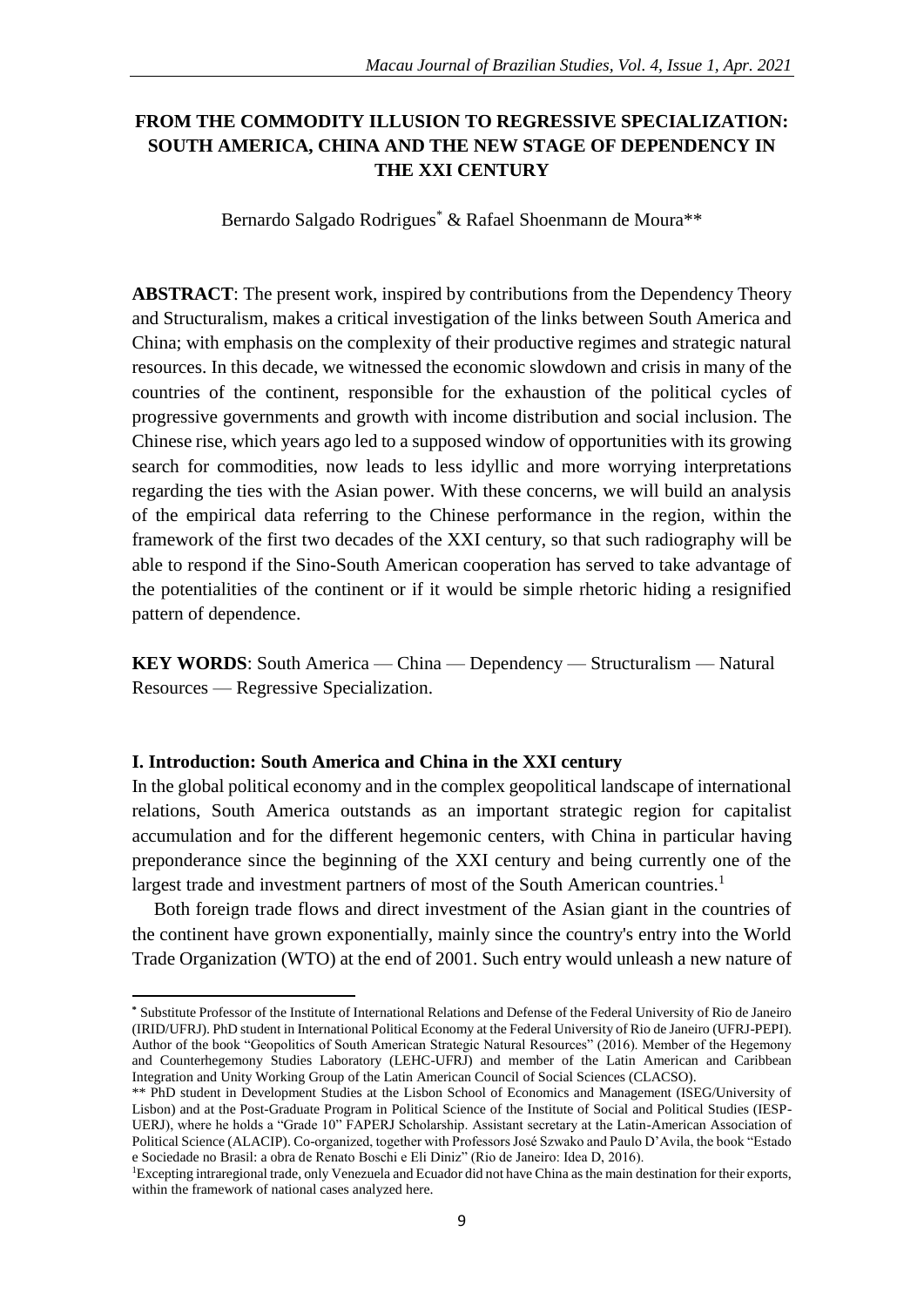ties between South America and the global political economy, which is precisely the starting point of our time frame, which extends until 2016 with the promulgation by the Chinese government of the "*Policy Paper on Latin America and the Caribbean*", once again assuming the strategic importance of the continent as a whole for the Asian power.<sup>2</sup>

The trajectory of such flows kept upward despite the very oscillations of their economies, being unscathed both in the years of boom in the first decade of the century and also during the general deceleration of growth observed some years after the financial crisis of 2008, responsible for the exhaustion of a good part of the so-called progressive governments of the "pink tide" and the arrival in power of actors of more liberal ideological profile.<sup>3</sup>The strengthening and interdependence of such relations, however, has become a factor of relative macro-structural reconfiguration: in a region traditionally and geopolitically influenced by the USA, the greater ties with China in the reorientation of the productive course materialized new economic and political paths (Pecequilo 2013).

However, the new configuration of Sino-South American relations is still under construction, raising more and more questions whether if it would be able to establish cooperative South-South relations or whether it will reproduce asymmetries and old hierarchical patterns (although repainted by a diverse conjuncture), historically characteristic of North-South economic relations. Modify the international conditions affecting South American nations requires the establishment of insertion strategies committed to overcoming the profile of mere commodity exporters in terms of relations towards the dynamic poles of the global economy. In this sense, our hypothesis assumes that, despite the fact that Chinese investments and commercial relations have grown in recent years, all these processes were not related to a new configuration of "South-South" relations, but to the old model of hegemonism of "North-South" economic relations (these relationships are inserted in a typology that will be nuanced in Section 3). Thus, a study from the point of view of international political economy, based on a realistic trait and considering geopolitical aspects, is of great importance to reflect on the type of relationship that is being constructed.

In this article, we gave preference to operationalizing analytically South America instead of Latin America for two main reasons: *a)* in South America the intensification of bilateral ties with China is more pronounced and marked by primary products; and *b)* Central and North America (where Mexico evidently poses centrality) still keeps the United States as main trading partner. Even the Mexican case has both with it and with China itself ties of a different nature, as is clear from its "maquiladora" structure constituting the production process linked to the US, which in turn floods Mexico with finished products of higher value added.<sup>4</sup> Currently, for example, the penetration of Chinese manufactured goods in the US market (and also in the Mexican market itself)

1

<sup>2</sup>The full document can be consulted in Xinhua (2016).

<sup>3</sup>We point, in this sense, the election of Maurício Macri to the presidency of Argentina in 2015; of Pedro Pablo Kuczynski in Peru in 2016; of Lenin Moreno in Ecuador in 2017 and of Sebastián Piñera in Chile in 2018. This not to mention the controversial process of impeachment that deposed President Dilma Rousseff in Brazil and brought to power his former vice-president Michel Temer (with an active participation to overthrow her). All these new leaders, to a greater or lesser extent, were responsible for a switch in economic policy towards a more orthodox and liberalizing orientation.

<sup>4</sup>This characteristic of the Mexican productive structure, being fruit of the globalisation process ongoing for decades, is well described by Calderón (1995) and Medeiros (1997).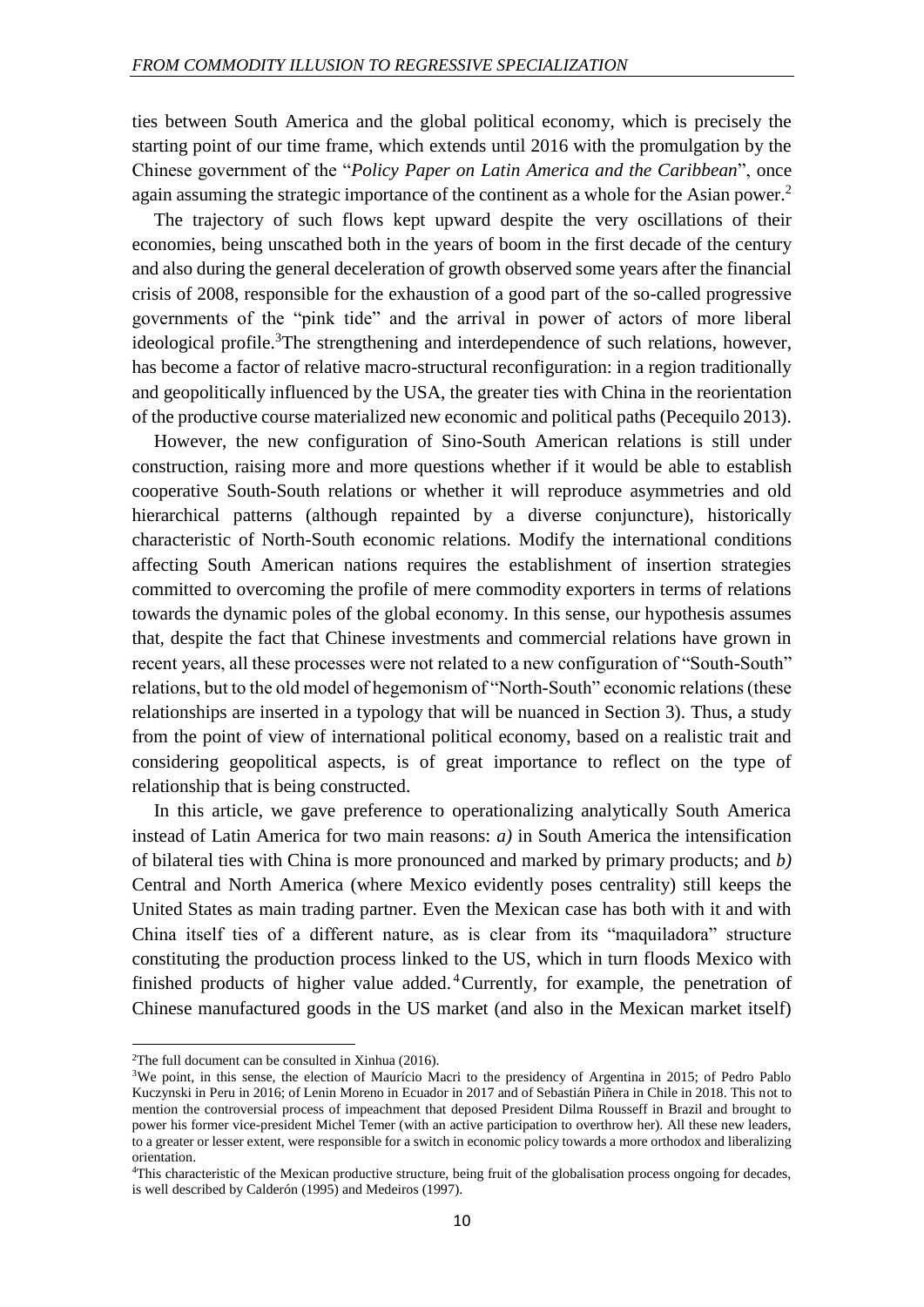made the Asian power a competitive rival regarding the Latin American country, with latent losses to its trade balance and payments' (Mendoza 2015).<sup>5</sup>

Considering also the recent paradigm shift of the Chinese economy towards the socalled "New Normal", where exports and the external market lose a bit of centrality in the government's guidelines in view of the desired expansion of consumption and domestic demand, this change directly and undeniably reflected in negative externalities for the precariously diversified South American economies (Moura 2015).In this way, despite the geopolitical reconfiguration of the region regarding another center of world power, its external vulnerability and dependence on exports of primary resources is increasingly magnified, becoming a determinant factor for the research hypothesis of the present work.

Due to issues of scope and size of this article, we selected the eight countries that constituted, in 2016, those with the greatest economic weight in the region, according to the table below:

|                        | TANIC T<br>Light iai gest economics in Douth America, 2010 |                               |
|------------------------|------------------------------------------------------------|-------------------------------|
|                        | GDP (constant 2010 US\$; billions)                         | GDP per capita (current US\$) |
| <b>Brazil</b>          | 2.257,907                                                  | 8639,36                       |
| Argentina              | 447,518                                                    | 12654,35                      |
| Colombia               | 366,457                                                    | 5756,86                       |
| Chile                  | 267,904                                                    | 13960,89                      |
| Peru                   | 193,653                                                    | 6031,36                       |
| Venezuela <sup>6</sup> | 421,394                                                    | 15692,413                     |
| Ecuador                | 85,057                                                     | 6018,52                       |
| Uruguay                | 48,363                                                     | 15298,35                      |

**Table 1 – Eight largest economies in South America, 2016**

Source: World Bank, *World Development Indicators*.

Our methodology will be qualitative, interpreting in light of the mobilized literature the empirical data abstracted from primary sources such as official agencies (governmental or not) and secondary such as specialist authors. It is also pertinent here to point out that one of our main sources consulted will be "*The Atlas of Economic Complexity*": an extremely relevant, dynamic and interactive database with indicators related to trade, industry and technological capacity of the most different countries.<sup>7</sup>

Thus, the article has the following structure: first, we bring our theoretical framework used for the analysis, understanding the contributions of both Dependency Theory and also ECLAC's Structuralism. Emerging in post-war Latin American thought to interpret the salient problems of the productive regimes of the continent and their import substitution industrial models, we argue here that both approaches remain endowed with relevance for addressing current issues in South America in its link with the global

<sup>5</sup>Bearing in mind that, due to the structural characteristics alluded, more than 70% of Mexican exports are destined for the North American market (Hausmann *et al*., 2014).

<sup>6</sup>For Venezuela we use indicators for 2014 due to the unavailability of more recent data.

<sup>7</sup>The database is an extension of the mapping originally brought by Ricardo Hausmann, César Hidalgo and other talented MIT economists (Hausmann *et al*., 2014); and can be consulted on the web(http://atlas.cid.harvard.edu/).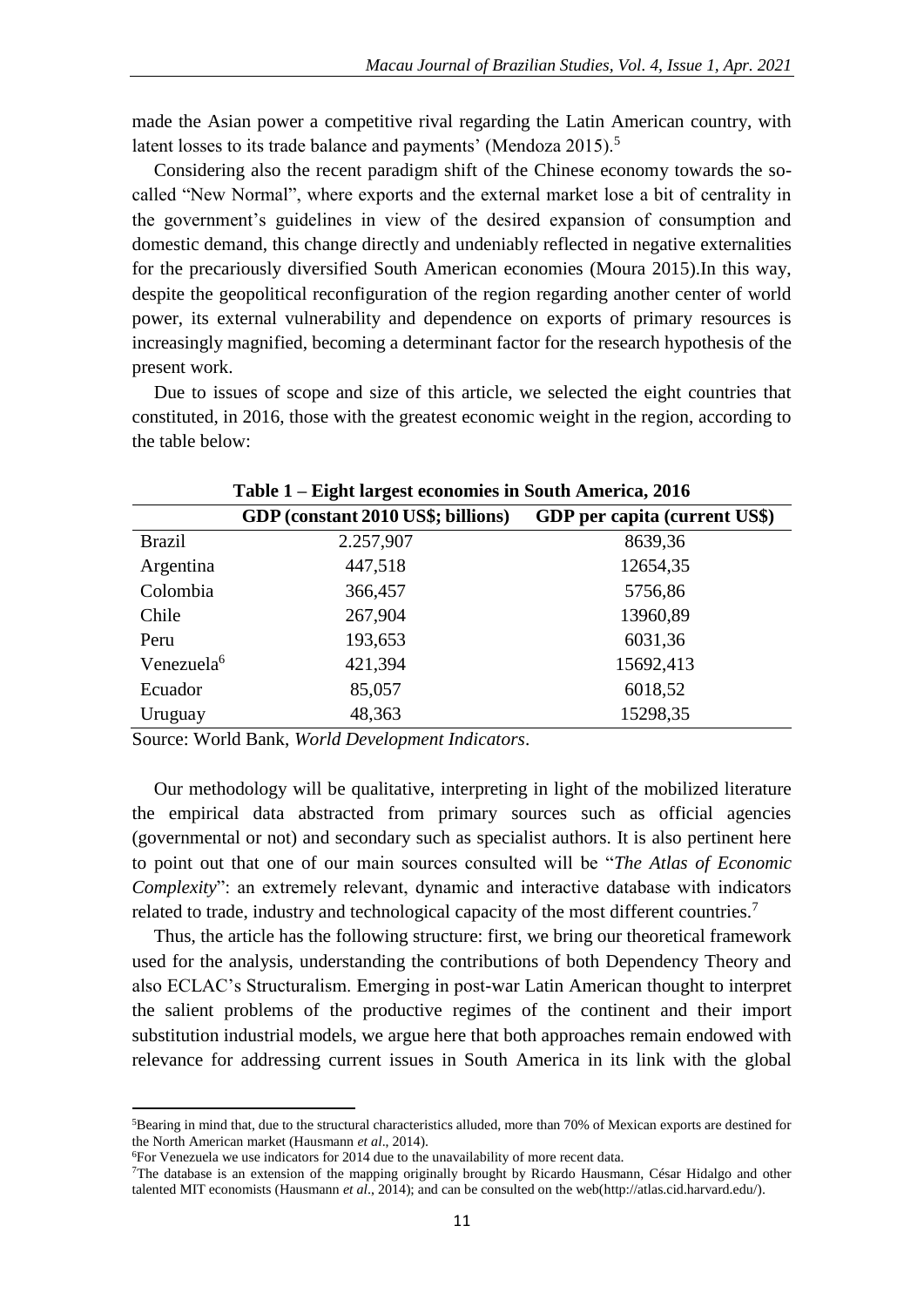economy. Next, we present an outline of the evolution of the commercial relations between South America and China throughout the commodity cycle, explaining how it is intimately linked to the performance (both in the ascending/virtuous and in the fall trajectory observed later) of the countries of the region and also the shaping of a new structural profile for them. The fourth section, in turn, will make a radiography of the profile of Chinese investments in the region, in order to bestow support to our hypothesis of a new dependent stage and also to corroborate the extractivist profile of the Asian country's regional insertion. The last section of the article will summarize our concluding remarks.

## **II. The Latin American historical contributions of Dependency Theory and Structuralism**

The assumption that China's presence in South America can be interpreted as a new stage of South American dependence has been a topic of debate in academic circles, mainly since the 2000s, when its insertion in the region can be verified with greater intensity. However, in order to make an evaluation of this hypothesis, it is convenient to establish the theoretical frameworks of what is understood as dependence and, thus, its historical relationship with South America, so that Chinese activity can be understood – or not – as a new stage in this process.

The dependency theory visions has sought to understand the specificity of the peripheral South American countries, visualizing them as an integral part of the world system, moving away from any egalitarian illusion in relation to capitalist development.<sup>8</sup> In his works, Theotonio dos Santos has tried to understand the specificity of the periphery and the relationship that the dependence of those countries imposed on their development in the capitalist system. For him,

Dependency is a situation in which a certain group of countries have their economy conditioned by the development and expansion of another economy to which their own is subject. The relationship of interdependence between two or more economies, and between these and world trade, assumes the form of dependence when some countries (the dominant ones) can expand and self-boost, while other countries (the dependent ones) can only do so as a reflex of that expansion, which can act positively and/or negatively on its immediate development. In any case, the situation of dependency leads to a global situation of the dependent countries that place them behind and under the exploitation of the dominant countries (Santos 2011, p.361).<sup>9</sup>

<sup>&</sup>lt;sup>8</sup> In the theoretical framework of dependency there is no homogeneous thought, but several currents and interpretations. This heterogeneity of analysis on the issue of dependency arises from debates and theoretical disputes made during the 1960s and 1970s. Two great visions were established: that of Fernando Henrique Cardoso and Enzo Faletto, and that of Theotonio dos Santos, Ruy Mauro Marini, Vania Bambirra and Orlando Caputo. The first theorized the dependence to accept it as the pattern of development and domination of Latin American societies; the second has sought to overcame the dependency's condition. In our view, this second current would be the most original, of the "Marxistrevolutionary dependency" style, which generated a theoretical, historical and dialectical basis between the specific factors of the Latin American reality and the transformations of the capitalist world system in order to build a critical interpretation of the role of South America (and Latin America) within that system. Thus, it helped to think appropriate political ways of overcoming the characteristic contradictions of the peripheral and dependent condition by means of the socialist revolution.

<sup>9</sup> "La dependencia es una situación en la cual un cierto grupo de países tienen su economía condicionada por el desarrollo y expansión de otra economía a la cual la propia está sometida. La relación de interdependencia entre dos o más economías, y entre estas y el comercio mundial, asume la forma de dependencia cuando algunos países (los dominantes) pueden expandirse y autoimpulsarse, en tanto que otros países (los dependientes) solo lo pueden hacer como reflejo de esa expansión, que puede actuar positiva y/o negativamente sobre su desarrollo inmediato. De cualquier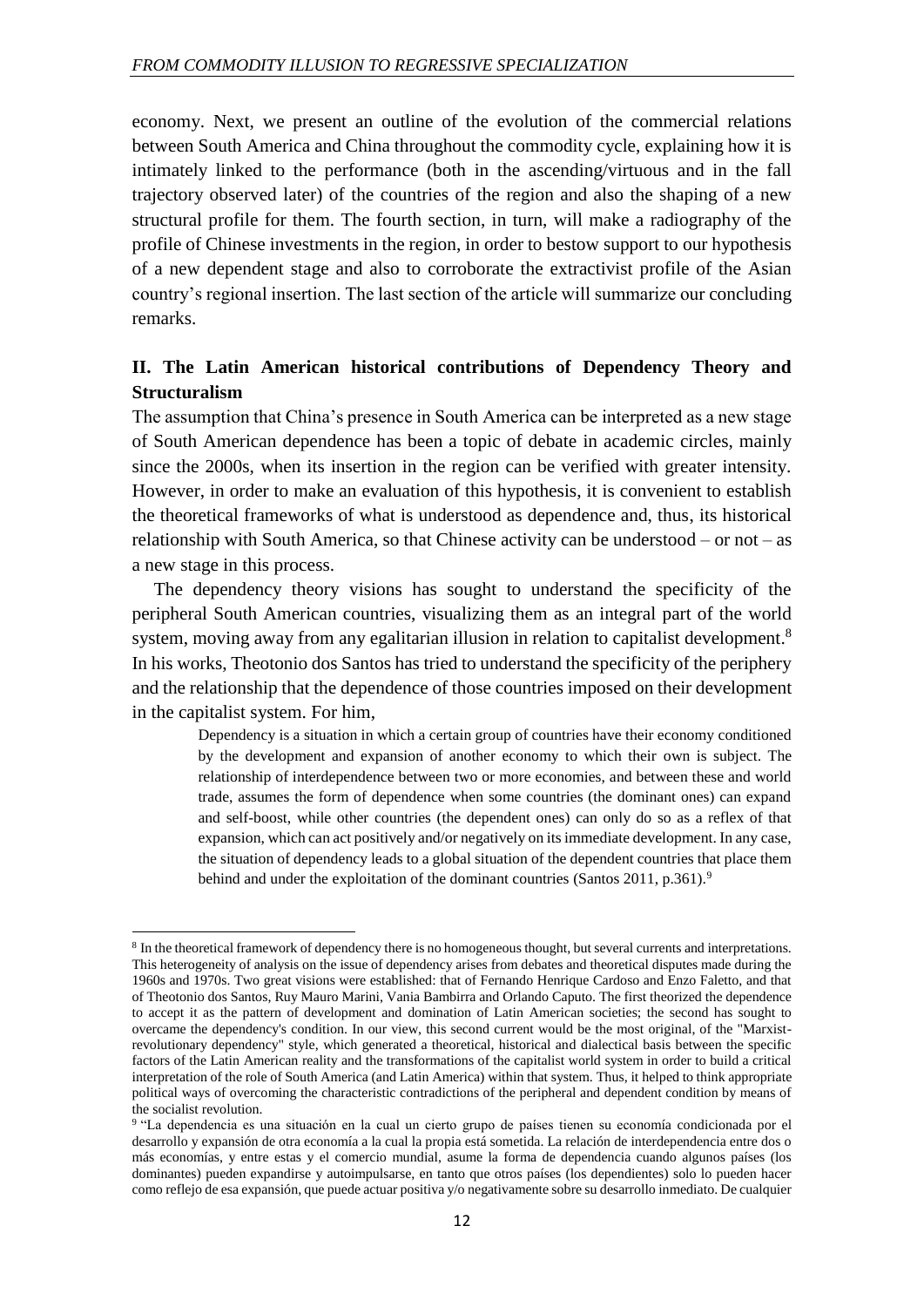In its essence, the development of South American countries has particular patterns, which are linked to the situation of economic, social and political domination to which they are subject. Thus, these specific patterns determine a dependent development that has the fundamental characteristic of exploitation both within the scope of the national economies themselves, and in the relationship between these and the great centers of world power.

In Vania Bambirra's vision, dependent capitalism has a character and a mode of operation that are intrinsically connected to the dynamics assumed historically by capitalism in the central countries, inserting the dependent economies themselves into their strategic policies worldwide. For her, dependency would be redefined and used

as a fundamental analytical-explanatory category of the Latin American societies, and through them, we try to define a specific determining factor that the relations of dependence between the center-hegemonic and peripheral have created, conforming certain specific types of economic, political and economic structure (Bambirra 2012, p.38).<sup>10</sup>

In this way, the "backwardness" of the South American dependent countries

was a consequence of the world capitalist development and, at the same time, to the development's condition of great global capitalist powers. The developed capitalist countries and the peripheral countries form a historical unity, which turned out to be the unfolding development of some and the inexorable backwardness of others (Bambirra 2012, p.44).<sup>11</sup>

Ruy Mauro Marini was another dependentist author who defined it in terms of a relationship of subordination between formally independent nations, in which the productive relations of the subordinate nations are modified or recreated ensuring the expanded reproduction of dependence (Marini 1991). In his systemic vision, Marini states that:

The participation of Latin America in the world market will contribute to the axis of the accumulation in the industrial economy moving from the production of absolute surplus value to that of relative surplus value, that is, the accumulation becomes more dependent on the increase in capacity productive of the work that simply of the exploitation of the worker. However, the development of Latin American production, which allows the region to contribute to this qualitative change in the core countries, will occur mainly based on greater exploitation of the worker (Marini 1991).<sup>12</sup>

Therefore, the essence of dependency rests on two theoretical elements that consist the contradictory nature of South American development: subimperialism and the superexploitation of labor, the latter identified in three mechanisms: the intensification of work,

1

forma, la situación de dependencia conduce a una situación global de los países dependientes que los sitúa en retraso y bajo la explotación de los países dominantes" (Santos, 2011, p.361).

<sup>&</sup>lt;sup>10</sup> "Como categoria analítico-explicativa fundamental da conformação das sociedades latino-americanas e, através delas, procuramos definir o caráter condicionante concreto que as relações de dependência entre centro-hegemônico e países periféricos tiveram no sentido de conformar determinados tipos específicos de estruturas econômicas, política e sociais atrasadas e dependents." (Bambirra, 2012, p.38).

<sup>11</sup> "Foi uma consequência do desenvolvimento do capitalismo mundial e, ao mesmo tempo, a condição desse desenvolvimento nas grandes potências capitalistas mundiais. Os países capitalistas desenvolvidos e os países periféricos formam uma mesma unidade histórica, que tornou possível o desenvolvimento de alguns e inexorável o atraso de outros" (Bambirra, 2012, p.44).

<sup>&</sup>lt;sup>12</sup> "La participación de América Latina en el mercado mundial contribuirá a que el eje de la acumulación en la economía industrial se desplace de la producción de plusvalía absoluta a la de plusvalía relativa, es decir, que la acumulación pase a depender más del aumento de la capacidad productiva del trabajo que simplemente de la explotación del trabajador. Sin embargo, el desarrollo de la producción latinoamericana, que permite a la región coadyuvar a este cambio cualitativo en los países centrales, se dará fundamentalmente con base en una mayor explotación del trabajador" (Marini, 1991).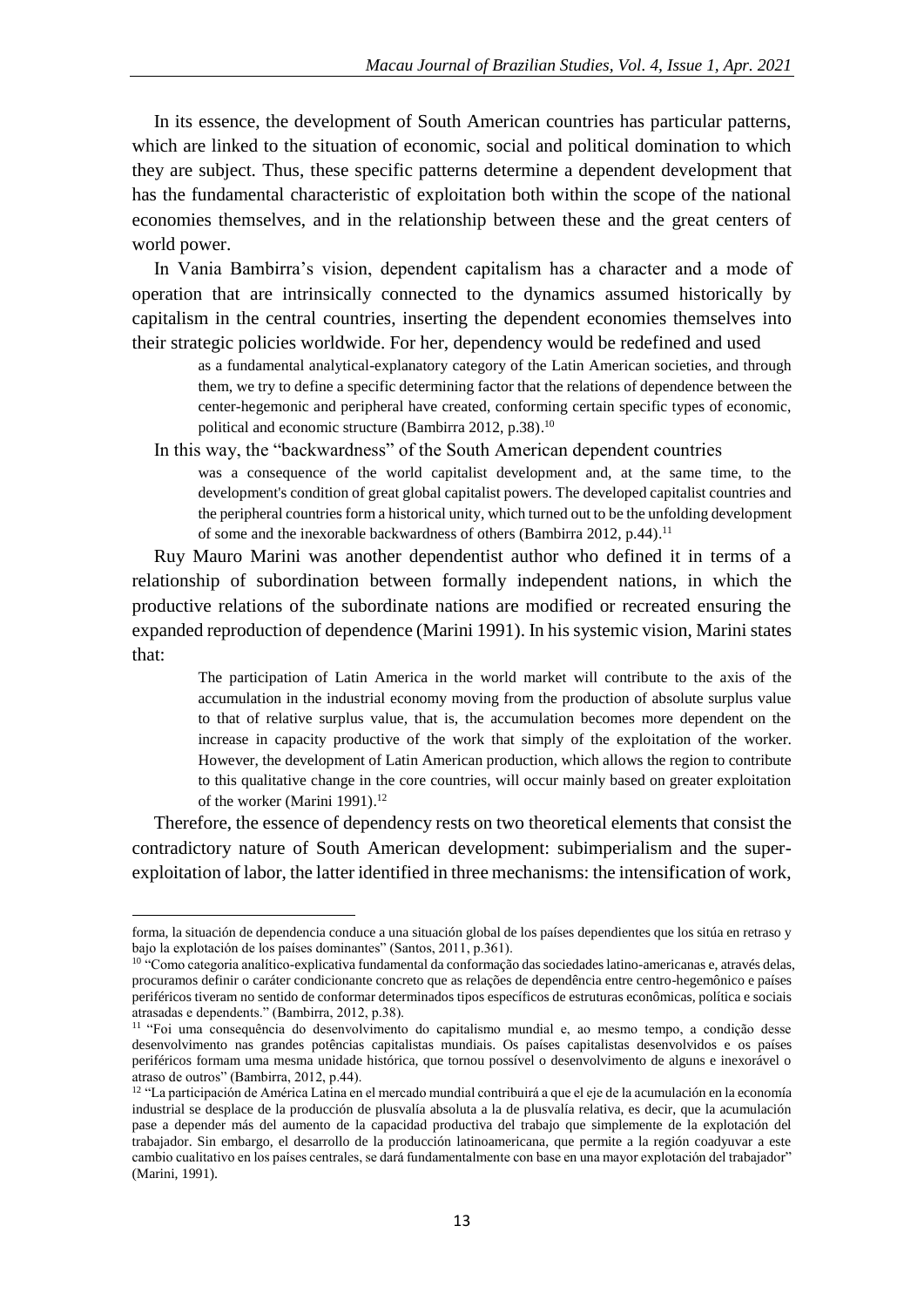the prolongation of the working day and the expropriation of part of the work necessary to the worker to replenish his work force (Marini 1991).

The authors of this branch seek to understand the formation of South American peripheral economies based on the process of capital accumulation. In this sense, they take for example the narrow consonance of the historical evolution of South America with the dynamics of global capitalism, seeking to demonstrate that the incorporation of the region in the world market was essential for the process of transferring the axis of accumulation in the central countries. Thus, Marini (2012) notes that the history of the region underdevelopment is confused in the middle of the history of the development of the world capitalist system itself; in which underdevelopment was established not as nondevelopment, but as the development of a subordinate trajectory within the world economy (Martins 2011, p.230).

Another particular focus of the Marxist theory of dependency would be found not only in economic but also political terms. Political dependence was understood not only as the imposition of foreign interference at the national level, but, above all, as part of a dependency

"[…] which makes the decision-making process on the part of the ruling classes – according to 'national' political interests - as dependent. This kind of countries are a constituent part of the international capitalist system, their ruling classes have never enjoyed a real autonomy to direct and organize their respective societies. The situation of dependency ends up by confronting structures whose characteristics and whose dynamics are subjugated to the forms of functioning and the laws of movement by dominant structures" (Bambirra 2012, p.143-144).<sup>13</sup>

In this context, South America is deeply intertwined in the current scenario with the interests of accumulation of power and wealth of the great powers that are launched on the region seeking monopolistic control of its markets and energy sources, renewable and non-renewable, strategic natural resources, large water reserves, great potential for food production and rich biodiversity. These facts will be corroborated by the present work, seeking to demonstrate that the present Chinese participation in the region is visualized as ignition for a new dependent stage of South America, once the dependence of the productive structure of the South American countries has intensified since the decade of the years 2000.

As well as Dependency Theory, Structuralism was also embedded in an important post-war Latin American critical thinking tradition, seeking to break with the assumptions of neoclassical and orthodox theories that were restrictive or irrelevant to the peripheral world (Kay 1989).<sup>14</sup>Although with pioneering character on the continent, structuralism

1

**<sup>13</sup>**"Que faz com que o processo de tomada de decisões por parte das classes dominantes – em função dos interesses políticos 'nacionais' internos – seja dependente. Como os países dependentes são parte constitutiva do sistema capitalista internacional, suas classes dominantes jamais gozaram de uma real autonomia para dirigir e organizar suas respectivas sociedades. A situação de dependência termina por confrontar estruturas cujas características e cuja dinâmica estão subjugadas às formas de funcionamento e às leis de movimento das estruturas dominantes" (Bambirra, 2012, p.143-144).

**<sup>14</sup>**The historical context in which ECLAC emerged was one of an acute crisis in the world economy and the collapse of multilateralism and international trade throughout most of the 1930s. During this period, too, the Modern Theory of Economic Development would have emerged, constituting a new course for the discipline that was consolidated in the 1950s thanks to the attack undertaken by the Keynesian revolution against the neoclassical orthodoxy prevalent in the discipline until then. In an environment where economic science was generally dominated either by neoclassical theories or by Keynesianism, almost all theoretical schools had a belief in the existence of a universally valid recipe book to accelerate growth. However, many of the concepts of these theories were restricted and irrelevant, owing to the profound differences between the developed and the underdeveloped (Nery, 2011, p.31-2).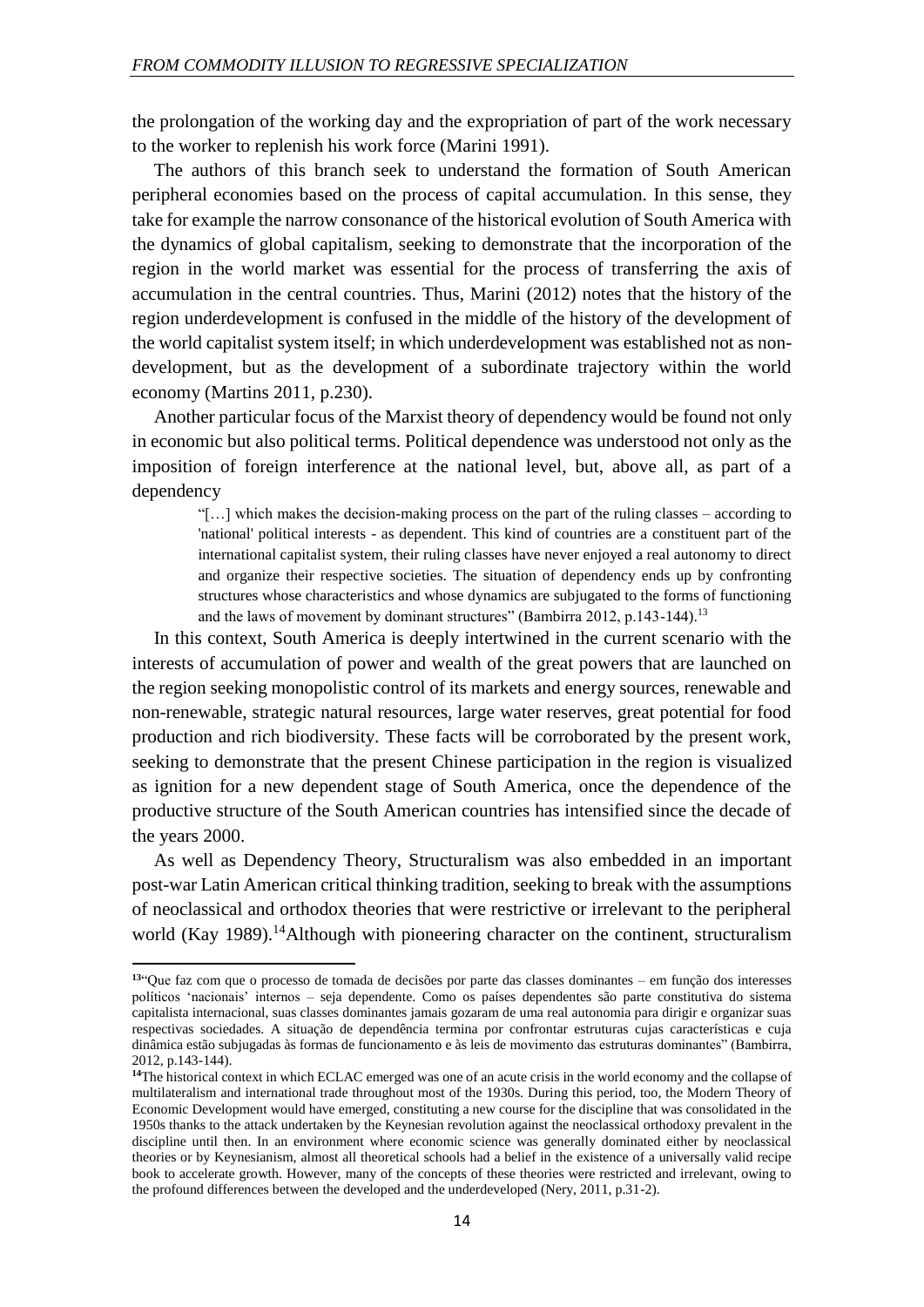had less impact on development studies vis-à-vis dependence theory, with only some of its elements absorbed by the center.

Structuralist thinking is associated with the Economic Commission for Latin America and the Caribbean (ECLAC), established by the UN in Santiago, Chile in 1947. With its initial visions focused mainly on the Southern Cone (given the very location of its office), ECLAC can be defined as the first genuine school of Third World critical thinking, whose originality lay in the understanding of development and underdevelopment as constitutive parts of a single process (Kay 1989; Nery 2011). Thus, from a holistic perspective, they argued that international trade was unequal and widened the disparities between the hegemonic center and the periphery within an integrated whole (Kay 1989, p.25-6).

The document that served as a basis for all ECLAC's thinking would be the "Latin American Manifesto" (*Manifesto Latino-Americano*); or, in its original name, "The economic development of Latin America and some of its main problems" (*El desarrollo económico de América Latina y algunos de sus principales problemas*), written by the Argentine Raúl Prebisch in 1949. The central concepts that appear in its classic reflection would be the center-periphery dichotomy and the deterioration in terms of trade, consistent to describe the asymmetrical nature of the diffusion of technical progress and the distribution of its profits among different nations (Prebisch 2011; Nery 2011). In this final part of the section, therefore, we will reconstitute better in the next paragraphs these two axes of structuralist thought that we consider particularly relevant for the Sino-South American analysis in the present day.

The influence of liberal visions in that context tended to favor the status quo in the international division of labor (IDL); benefiting sectors linked to external capital and the primary export sector. Structuralist exponents, contributing with an emphasis on the specificities of marginalized countries in the global economic hierarchy, sought to refute such visions, which in turn proclaimed the primary specialization of the region under the false premise that international trade would eventually equalize the income of nations (Kay 1989). Such premise, almost untouched in theory, was fraught with two major problems: its generalizing character, when the empirical reality showed that the technological fruits were concentrated only in large industrial countries; and the precarious reality of world trade and external demand from the 1930s (Prebisch 2011).<sup>15</sup>

Thus, in short, there was a clear understanding that the processes of accumulation of capital and wealth would occur differently between the two sets of countries. Added to this is the fact that, at the center, the shortage of labor force led to social pressures for wage increases and homogenization of economies; while, concomitantly, on the periphery, there was a reinforcement of traditional structures of domination and marginalization (Nery 2011).<sup>16</sup>ECLAC and its exponents, with their historical-structural method, made an analysis of the specificities of underdeveloped nations, envisaging the overcoming of backwardness only through the constitution of a sophisticated industrial

**<sup>15</sup>**In the decades preceding the Great Depression, Latin American countries grew driven by the persistent increase in exports to the developed world. However, this exposed the region even more intensely to the cyclical exogenous oscillations of the international economy, which manifests itself in a much more deleterious way in the periphery, which in turn is not able to regulate its investments (Prebisch, 2011, p. 138).

**<sup>16</sup>** It was such structures of domination, coexisting in the midst of a dynamic sector exporter of primary goods and also a sector of subsistence, that gave the peripheral economies the label of "dualists" (Kay, 1989).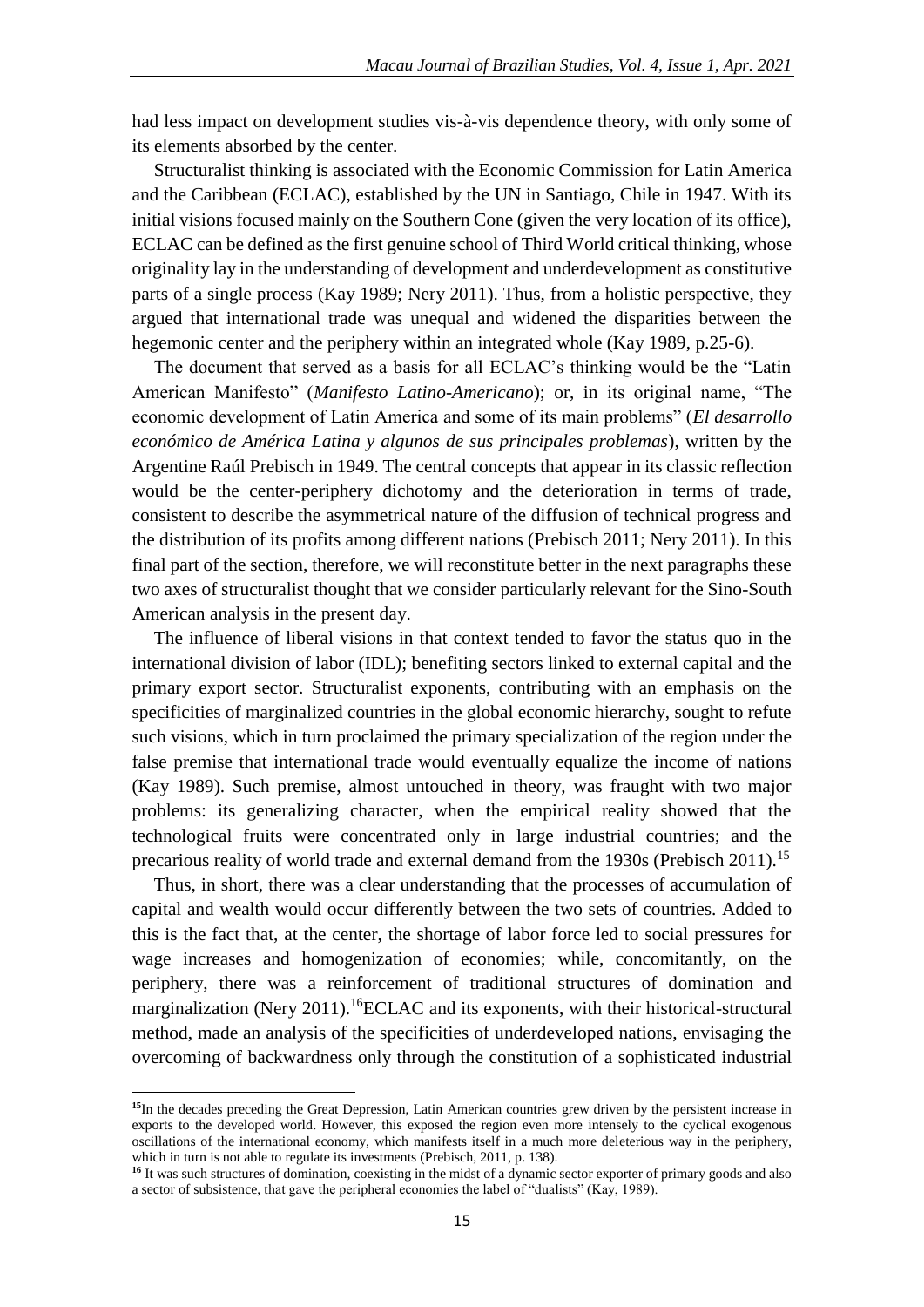structure to change such a picture. Only the industry would be able to diversify the peripheral economies, allow a jump in productivity and redistribute profits for the masses not inserted in a consumption market (Prebisch 2011).

The first central pillar of structuralist thinking, the center-periphery dichotomy was initially dubbed in reference to the imbalance engendered in the IDL by the Industrial Revolution (Prebisch 2011). The diffusion of technical progress derived from it was uneven: it gradually formed an integrated and homogeneous economic ensemble in the industrialized center (internationalizing new technologies through industries of capital goods), which, in turn, relegated to the periphery a rudimentary, insignificant and in some cases nonexistent manufacturing sector (Kay 1989; Prebisch 2011). Thus, peripheral countries were simply restricted to "outward" primary exporting models, with all the high productivity derived from these sectors being transferred to the center by the deterioration in terms of trade that is described in the next paragraph.<sup>17</sup>

The explanation for the deterioration in the terms of trade, in turn, was built on the theories of international trade in vogue, based on the aforementioned theory of comparative advantages of David Ricardo.<sup>18</sup>According to ECLAC, specialization in raw materials structurally limited growth prospects for South American countries (Kay 1989; Nery 2011; Medeiros and Serrano 2012). This was due to the fact that in the long term, despite occasional brief periods of oscillations, there was a consolidated trend of commercial devaluation of terms of primary goods in relation to manufactured goods. In this way, the periphery would have to export an increasing quantity of raw materials to compensate imports of industrial products, which, incidentally, only grew with the momentary improvements in the consumption power of the domestic market.<sup>19</sup>The most conspicuous consequence of this phenomenon would bea frequent occurrence of structural and systematic problems in the balance of payments in South American countries, with constant currency crises (Nery 2011; Medeiros and Serrano 2012).

In light of what we have seen so far, we highlight some issues raised. Conscious that Dependency Theory and Structuralism are separated from the current world order for decades, having arisen to account for problems related to the political economies of the region and the inequities and contradictions of their industrialist models, we nevertheless consider – disregarding anachronisms – that their approaches are useful for the debate proposed in this article. South American ties to the capitalist system are here taken in an integrated way, with consideration for hegemonic centers (being China a rising power in that matter); and there are strong trends and elements observed from the beginning of the twenty-first century that seem to point to a new stage of deepening dependency.

 $\overline{a}$ 

<sup>&</sup>lt;sup>17</sup> This was only changed, as has been said, with the 1929 "crash" and the Great Depression, which stimulated industrializing strategies that substituted imports for the domestic market in most Latin American countries. It was the only way out of the erosion of the financial integration of the periphery with the center as a function of the generalized insolvency of the former, collapsing the prices of agricultural and mineral products (Medeiros and Serrano, 2012).

**<sup>18</sup>**According to this theory, commodity producing countries would have no need to industrialize because they would produce less efficiently and lose the advantages that trade gave them in their export products that they already contained within dynamic structures (Nery, 2011: p.45).

**<sup>19</sup>**The deterioration in terms of trade is fundamentally of Prebisch's analysis, which focused both on the conditions of demand and supply of the commodities market. This would occur as a function of different income elasticities of demand for imports in the center and in the periphery, characterizing the so-called "Engel Law". In other words, imports of primary products from the periphery by the center rise at a slower rate than the growth of national income, while imports of manufactured goods from the periphery of the center rise above income (Kay 1989, p.33).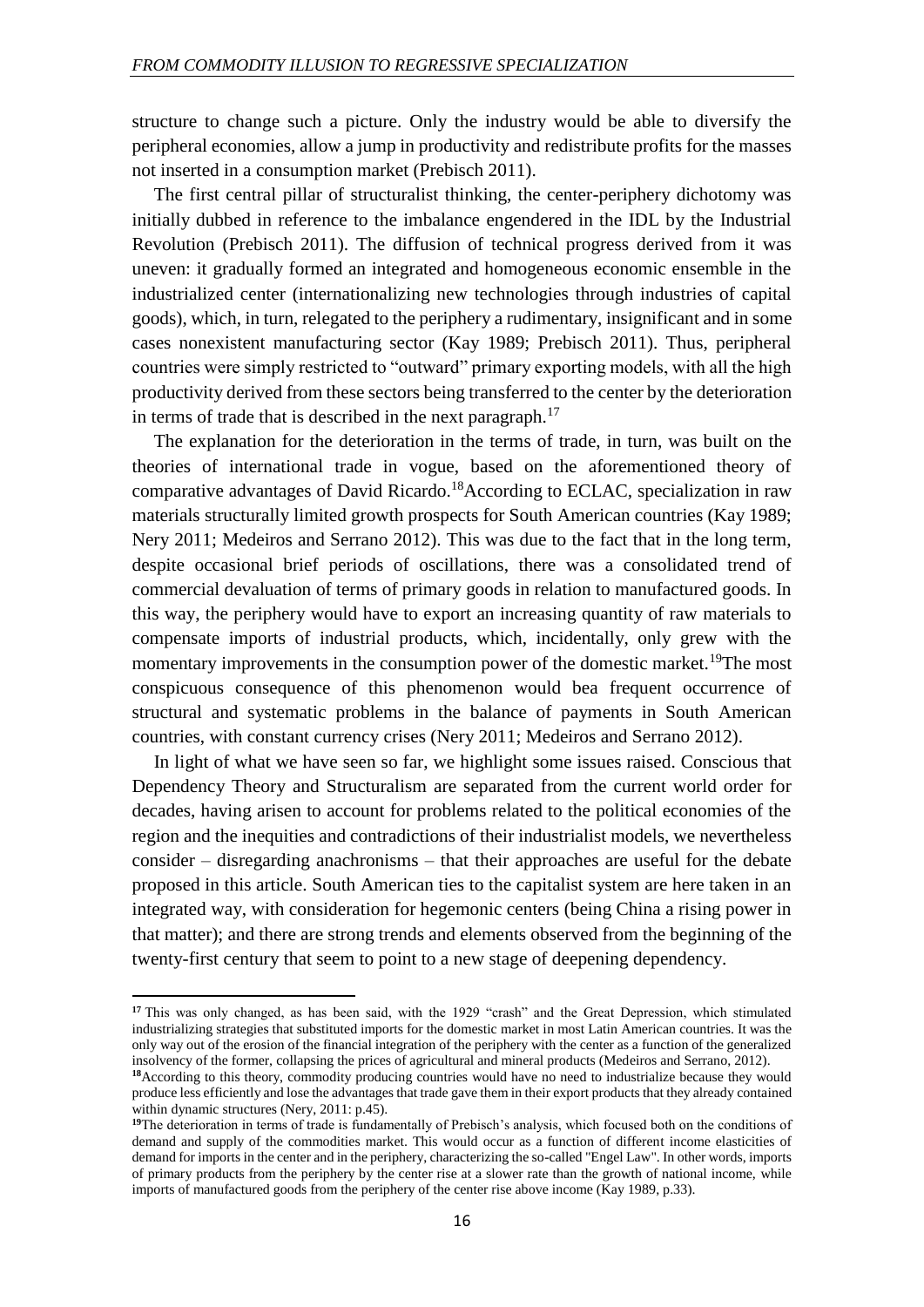This stage is due, among other things, to the increasingly latent subordination of the South American countries to the Chinese growth strategy, shaping the political and economic senses of them to its imperative for energy and food security. China's consolidation as the main manufacturing pole in the capitalist dynamics of today's world finds, on the other side of the coin, South America increasingly specializing in the exports of natural resources to serve it, becoming once again extremely vulnerable to oscillations in international trade (whose demand comes increasingly from the Asian power) and the prices of such products, exogenously determined. About all these aspects we will speak in the following two sections, which will finally penetrate the profile of Sino-South American relations.

### **III. Sino-South American relations amidst the apogee and decline of the commodity cycle: a study through the perspective of trade and complexity**

After the previous section, where we elucidated our interpretative theoretical framework, in the present part of the article and in the following we will make a synthetic radiography of the relations between China and South America in the XXI Century regarding two vectors: the nature of bilateral trade relations and the investment pattern. Thus, we will trace the role of the Asian giant in the recent directions of the countries of the continent; corroborating or not our hypothesis with two analytical axes that dialogue directly with ECLAC's Structuralism and with the Marxist branch of Dependency Theory, respectively.

To facilitate a little bit more the analysis carried out in this section, we will also segment the commodity cycle in two phases: an ascending and a descending one; with the point of "rupture" coinciding with the financial crisis of 2008 and its unfolding, reorienting the Chinese growth pattern and at the same time generating severe consequences to the regional dynamics. In the following paragraphs, we briefly summarize some of the main characteristics of the Chinese reforms to contextualize their insertion in the WTO in 2001; so that later we can discuss its growing political and economic participation in the region.

With the opening-up process launched by Deng Xiaoping with the III Plenary Session of the 11th meeting of the Central Committee of the Communist Party of China (CPC), the country adhered to a sequence of economic reforms guided by a hybridism between a planning State and liberalizing elements, enabling the commercial and productive integration in the global chains (Amsden *et al*. 1996; McNally 2014).

After a first decade of reforms marked by structural changes and rapid urbanization of the countryside, with expansion of the so-called Township and Village Enterprises (TVEs) and industrial productivity gains, the 1990s in turn – especially after Deng's "tour" in the south of the country in 1992 – was based on the deepening of measures and policies to create a more competitive export structure to gain market share in the world economy (Medeiros 1999). These are the cases, for example, of the new enacted Special Economic Zones (SEZs) to facilitate productive integration in the Asian regional chains and to strengthen exports; as well as the restructuring of the public sector to create a policy of "national champions" consolidating competitive companies in strategic sectors (Shambaugh 2013; McNally 2014).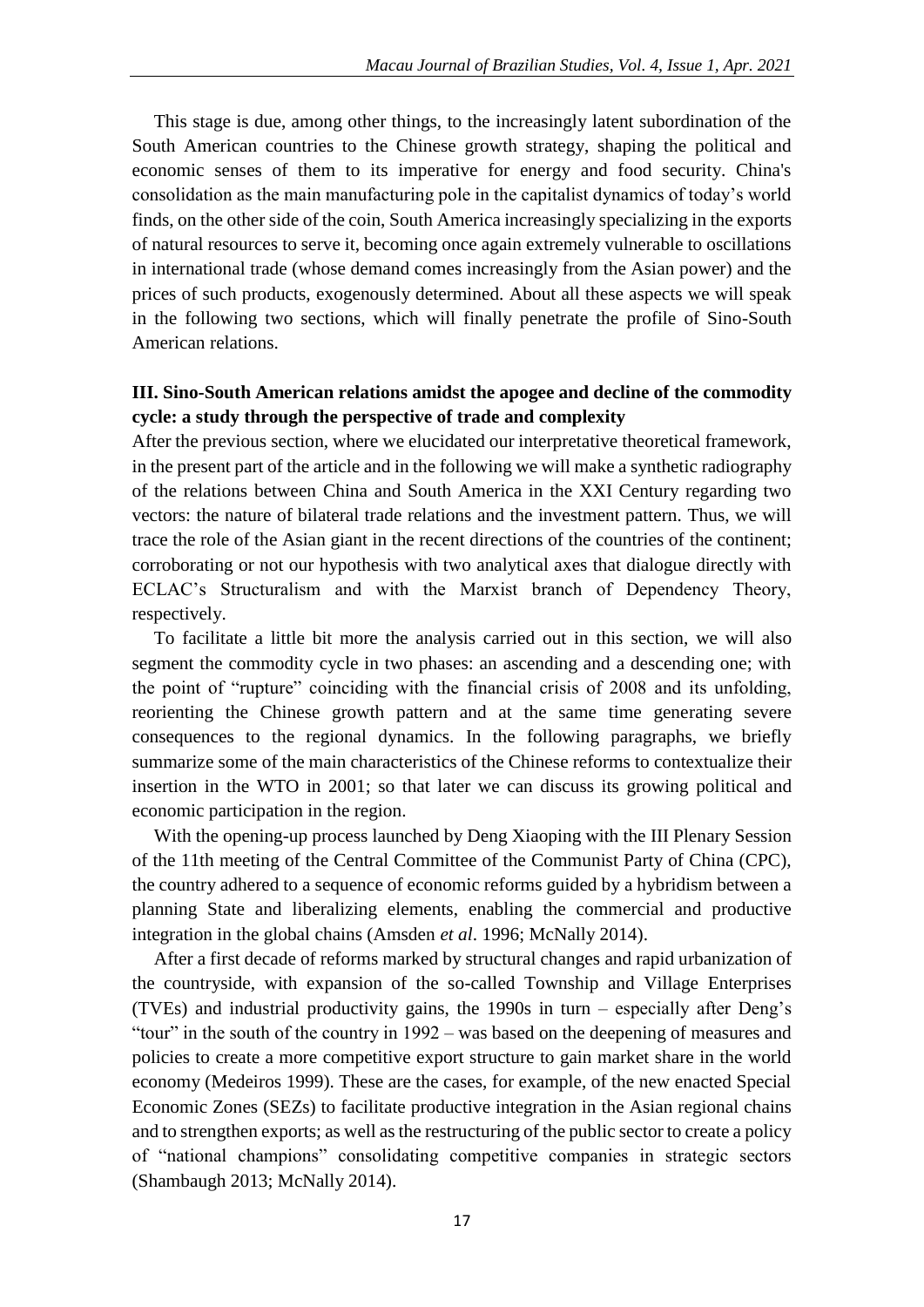This trajectory of reforms, added to the rise in global value chains and increasing technological catching-up, finally allowed China to be admitted to the WTO at the end of 2001, after years of negotiations. Such event, implying in practice that countries recognizing the Asian country as a market economy lost diverse protectionist mechanisms to solve anti-dumping imbalances, caused a gigantic leap in China's volume of foreign trade; facilitating its integration to globalization and contributing decisively to an expansive cycle in the world economy that lasted until 2008. Such extraordinary performance can be seen in the following Figure:



**Figure 1 –China's External Insertion (share of foreign trade in the economy)**

Source: World Bank, *World Development Indicators*.

Therefore, by following the steps of regionalization and globalization, China also systematically developed deeper trade and diplomatic relations with South America, Latin America and the Caribbean. In other words, the Asian power committed itself to our continent to expand interactions and strengthen its own reforms in progress, mainly after its adhesion to the multilateral organization (Sutter 2012). From this point on, we will analyze the growing political and economic interdependence between these countries in relation to China, highlighting some changes along that frame and also future forecasts. The intensification of the Chinese presence as a trading partner of the countries of the region is glimpsed below: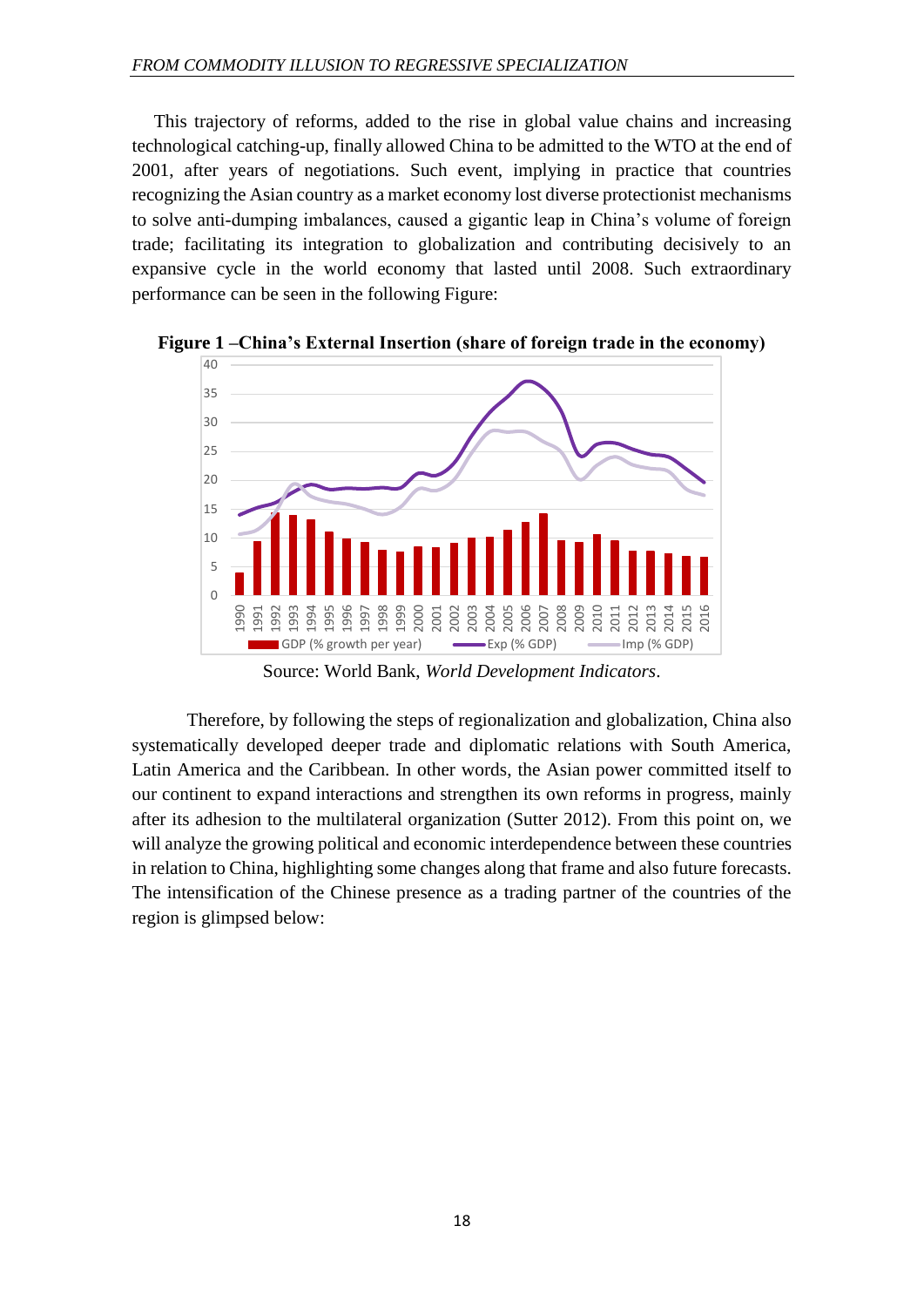

**Figure 2–China's share in South American imports (%)**

Source: Designed by the author, based on *The Atlas of Economic Complexity*.



**Figure3 – China as destination of South American exports (%)**

Source: Designed by the author, based on *The Atlas of Economic Complexity*.

Much of this marked inclination of China on the region was guided primarily by the need of commodities of agricultural and mineral nature which the Asian country depends, although its imports are made between other countries and continents; and also by the search for markets to absorb their exports, concentrated in manufactures and products with different degrees of value added (Sutter 2012).

Departing from the visit of Minister of Foreign Affairs Tang Jiaxuan in 2001 in Chile (months before China entered the multilateral trading entity), proclaiming South-South cooperation and strengthening interregional exchanges, the volume of Chinese foreign trade towards the region was turbinated (Tsai and Liu 2012). The ground was also prepared not only for South America but also for Latin America as a whole to become one of the largest recipients of Foreign Direct Investment (FDI) in China, demonstrating the strategic connotation nourished by Beijing in the region, something corroborated in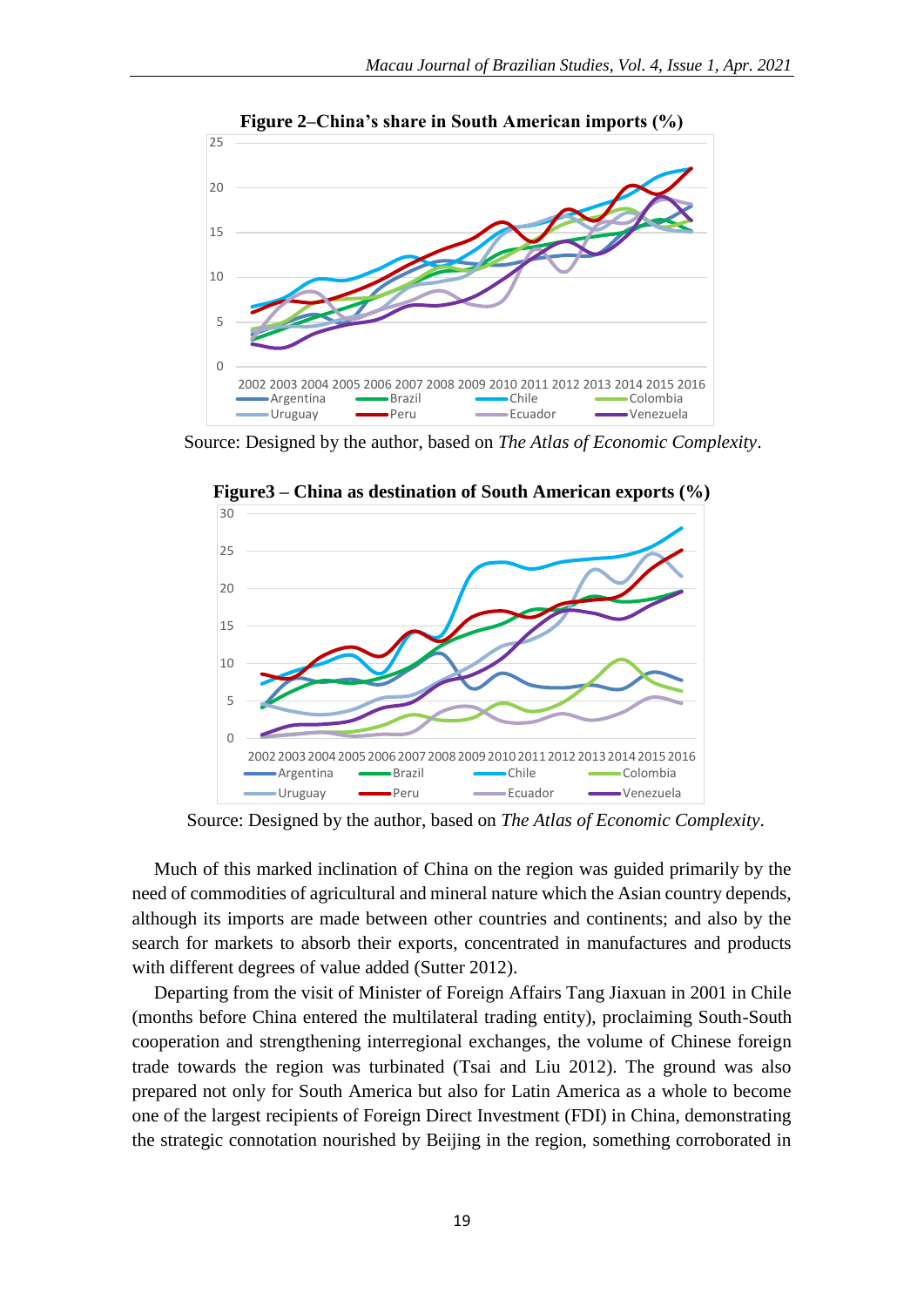the official discourse during the two visits by President Hu Jintao to the continent in 2004 and in 2008(Sutter 2012; Tsai and Liu 2012).

As for South America itself, the first decade of the XXI century was important for a set of social transformations that, in terms of economic density, "gave back" its relevance in the global geopolitical scenario (Pecequilo 2013). While the 1980s were marked by structural adjustment programs and inflationary upsurge, the 1990s were marked by a low profile in view of the failure of the orthodox and restrictive neoliberal prescriptions advocated by the Washington Consensus, prioritizing only fiscal austerity and neglecting the redistributive dimension in the name of monetary stability (Boschi and Gaitán 2012; Vadell 2013).

The greater assertiveness of many of these countries in search for autonomy in the region throughout the decade also coincided with the emergence of new progressive political projects pending to the left-wing in the ideological spectrum, with greater sensitivity to try to equate the very high inequalities through policies of income redistribution and social inclusion. The scenario that was drawn and presented at the beginning of the new century was thus of an unprecedented ideological turn, with a reversion to policies far from the neoliberal ideology – propelled by the USA – and the desire to renew the intervention pattern of the State in the economy (Boschi and Gaitán 2012). Such turn, in short, represented the emergence of new public agendas containing elements for a development project built collectively; with new space for policies.

Concomitantly, therefore, changes in both domestic and international scenarios gradually contributed to a relative freedom and apparent autonomy of national projects, initiating a robust cycle of growth and strengthening of South American domestic markets. The growing Chinese integration, in that sense, provided what seemed to be a window of opportunities for the region and was an important and undeniable constituent dimension of such growth (Vadell 2013).

Exactly for the consideration of China as an industrial and political power rising in the contemporaneity, to examine the pattern of economic relations that engendered in its engagement towards less developed countries is essential to trace the particular characteristics of such productive links and their geopolitical consequences. The set of relations among certain countries, despite the liberal belief in the supposed promotion of development with ideally or necessarily solidarity, is a direct reflection of the existing hierarchies between "North" and "South", representing movements within the international system (Milani 2012; Vadell 2013).

Would China then be creating patterns of South-South cooperation or expanding a new Center-Periphery relationship? For relations of South-South nature, we refer here to the relative and mutually beneficial convergence of political agendas of emerging or developing countries, either by alliances in bilateral or multilateral relations (in the spheres of trade, finance or security), or by spaces for regional integration or financing and technical cooperation projects. In a directly antagonistic way, North-South relations represent a label where the developed powers and the bonds that they foment reproduce great asymmetries, leading to underdevelopment or to a dependent developmental pattern on the weakest national links of the chain (Milani 2012).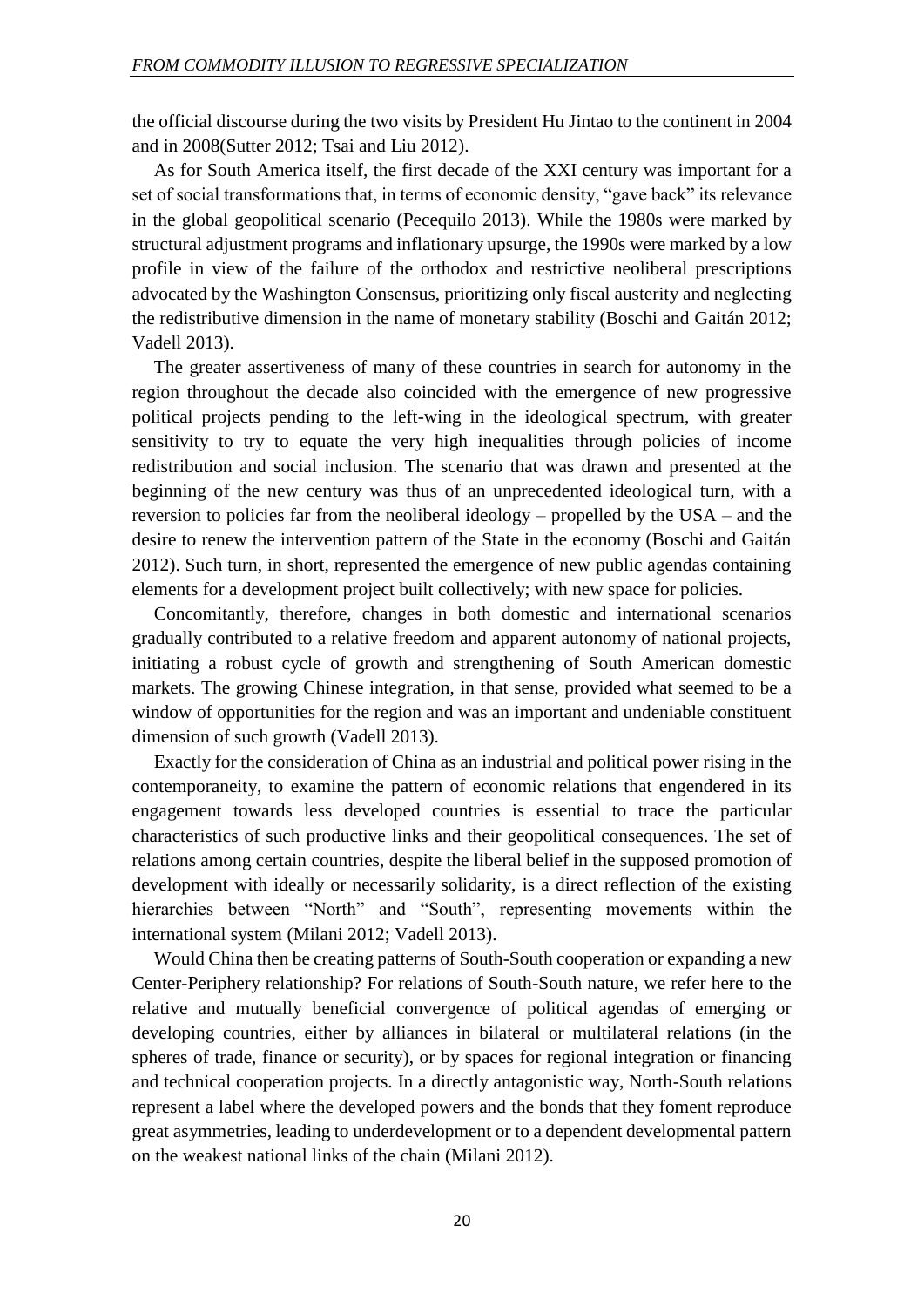Increasingly, throughout the 2000s, South American exports to China began to demonstrate a clear focus on raw materials, especially extractive. This new pattern of insertion that little by little was drawn was responsible for the reappearance, already in those years, for readings and views questioning if the region would be predestined to the "natural resource curse" and condemned to the primary-exporting vocation (Roett, 2010). China has thus been an important driver in the expansion of exports focused on agricultural and extractive goods in South America. Chinese demand also played a role of general valuation for most commodities during the period, significantly increasing the terms of trade in favor of the continent at a first moment (Ray and Gallagher 2017). This becomes clear when we look at Figures 4 and 5 below:



**Figure 4–Prices of Selected Commodities (US\$), 2002-2016**

Source: International Monetary Fund, 2018a.<sup>21</sup>

 $2^{1}$ The lines corresponding to copper and lead were placed on the secondary axis in order to not impair the visibility of the graph. Except for oil, whose value was calculated by intermediate for the barrel unit of WTI, Brent and Dubaih Fateh, the value of all other indicators is presented per metric ton.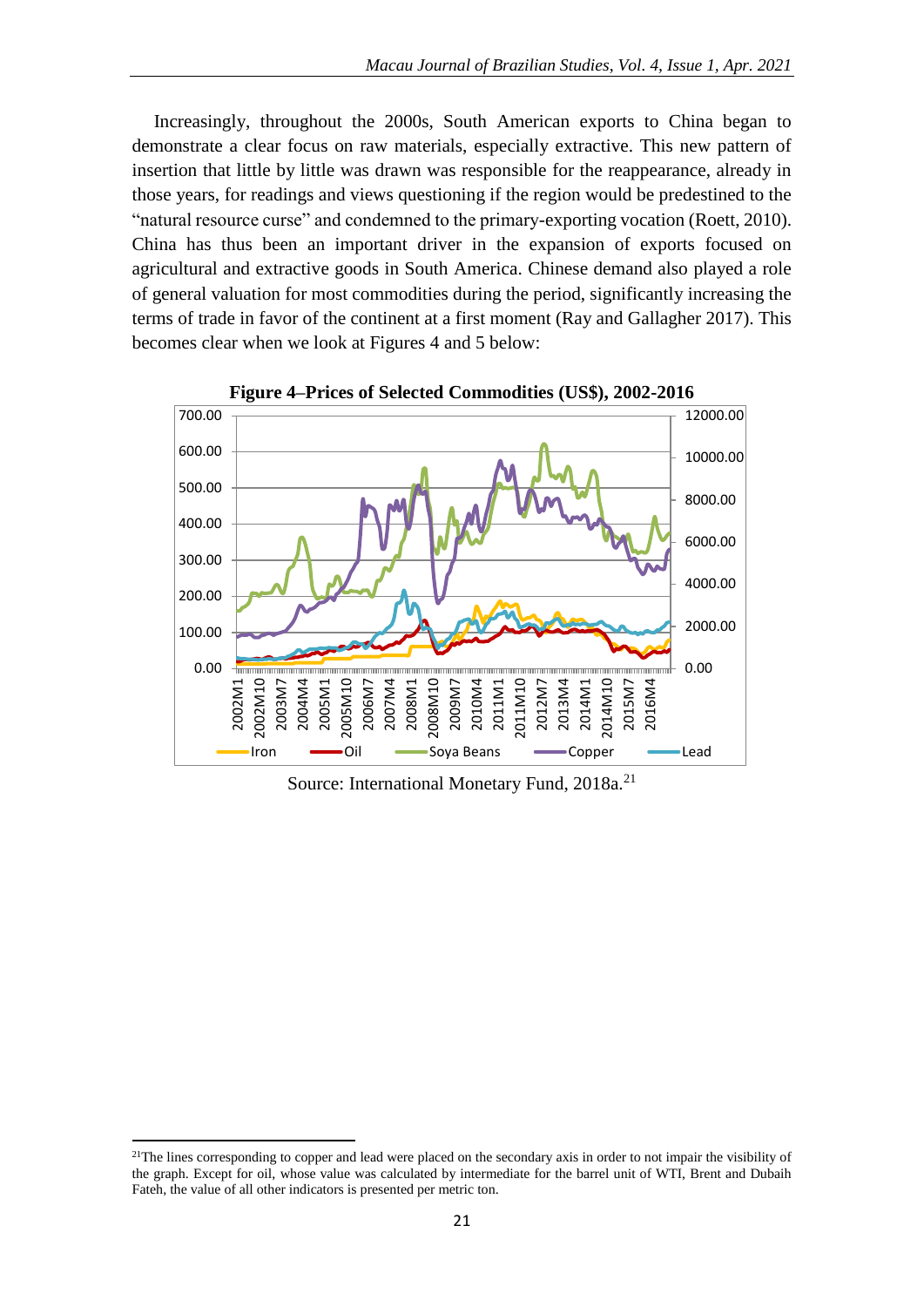

**Figure 5 - Terms of Trade of selected countries (2000 = 200), quarterly averages<sup>22</sup>**

Source: Designed by the author, based on World Bank, *World Development Indicators*.

Regarding international trade, as can be seen, the Chinese presence in the region operated mainly as a purchaser of primary resources; whose prices, much due to such demand (and also the speculative volatility generated by other geopolitical events such as US interventions in the Middle East sponsored by the Bush administration), rose considerably until 2008, the year of the emergence of the global financial crisis (Vadell 2011). The only exception is Uruguay. For the rest, all the other countries witnessed an improvement of these terms until 2008, with a brief repeak in 2010/2011 in some cases and, starting in 2012, a flagrant falling trend. This evolution coincides exactly with the decline of the Chinese economy, cooling the appetite and prices for South American products; impacting them on their income and values of export goods.

The Chinese growth, in general, responded then by an important valorization of products of the global geoeconomic periphery. In addition, its ascent also altered in some extent the correlation of forces between the central and emerging regional powers, as was the case of Brazil, for example (Vadell 2011; Becard 2013; Pecequilo 2013).

Throughout the last decades, the tendency of relative loss of the industry's weight in the countries of the continent was unequivocal. Data from the World Bank – visible in Figures 6 and 7 below – point both to a lower contribution of the manufacturing sector (with an emphasis on the transformation industry) to GDP and to a lower volume of industrial goods in their export balances:

<sup>22</sup>Venezuela was inserted in the secondary axis so as not to obstruct the visualization of the Figure.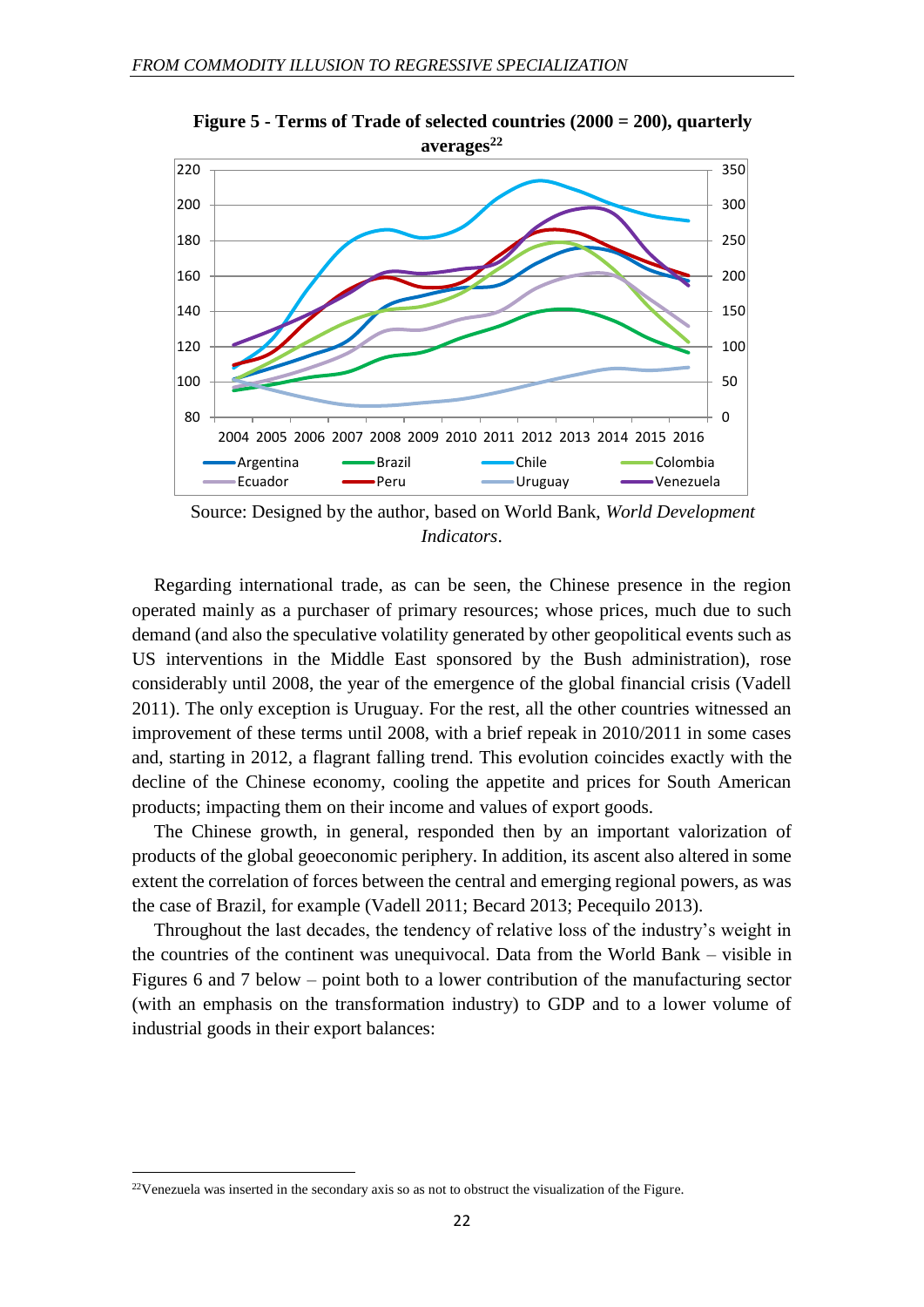

**Figure 6 - Manufacturing sector as value added of the GDP (%)**

Source: World Bank, *World Development Indicators*.



**Figure 7 - Share of manufactures in exports (%)**

Source: World Bank, *World Development Indicators*.

Obviously, such processes of deindustrialization are wide and complex, and can be related to multiple and distinct factors and elements. Some of them, as in the case of Brazil, go back to the dismantling of developmentalist industrial planning in the 1980s, when the concern of the South American policymakers shifted from growth to structural reforms to disrupt the inflationary spiral.

Thus, the neoliberal cycle that entered the region, both by the dissolution of discretionary intervention mechanisms of the State and by the flood of imports coming in the wake of the stabilization programs, engendered continuous problems in their balance of payments that, undoubtedly, contributed to such path (Medeiros 1997; Palma 2010).This without accounting for the current paradigm of growing financial globalization that, through the greater capital mobility, gives its holders considerable veto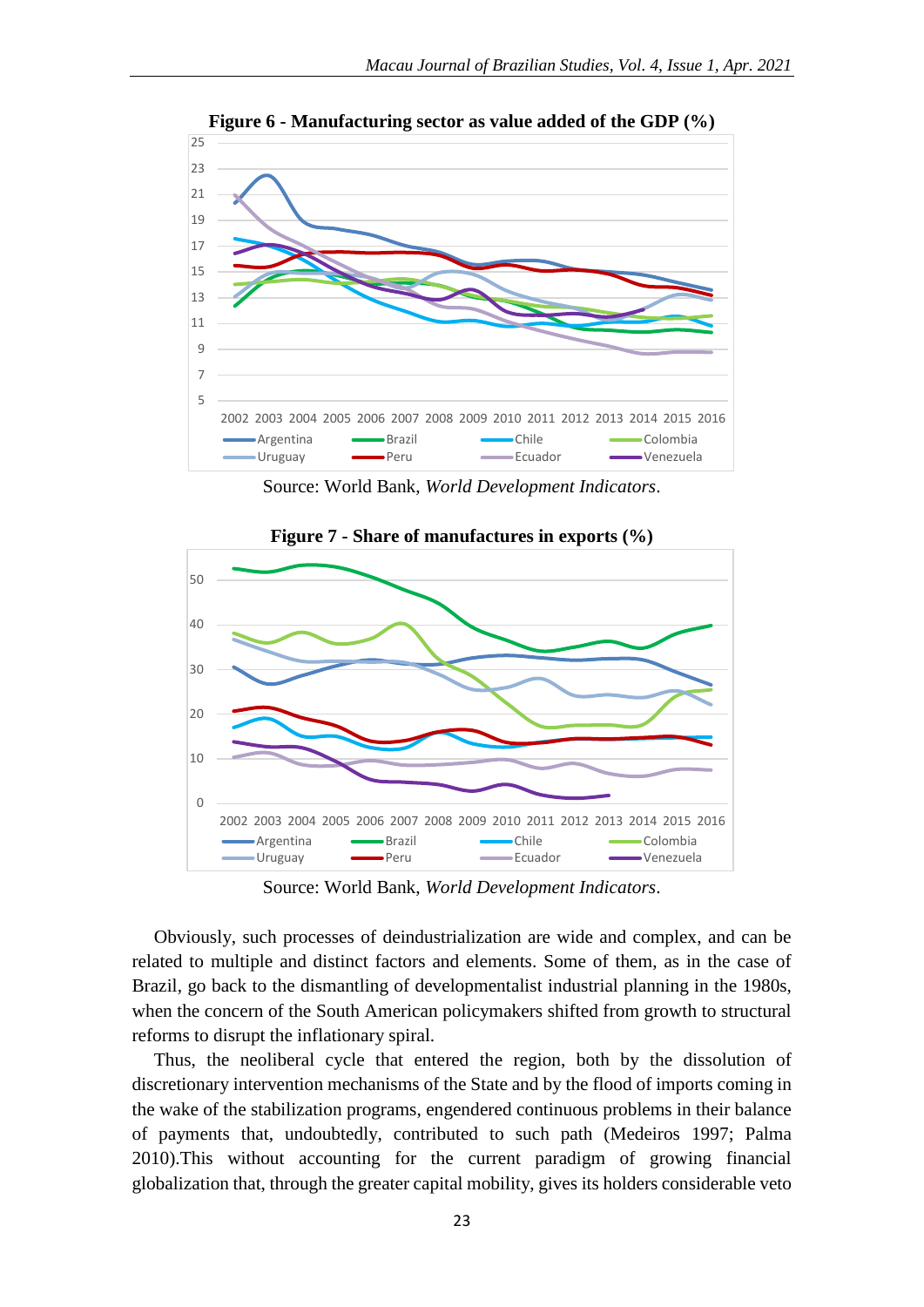points on robust state policies, generating a climate hostile to industrialist impulses (Chesnais 1996; Keohane and Milner 1996; Rodrik 2012).This is true particularly for South America and the periphery in general, highlighting the ability of markets to "discipline" governments, even more in cases of political forces imbued with different preferences as was the case of the left-wing presidents of South America (Campello 2015).

However, the empirical data suggests that, *since the 2000s and with the intensification of the primary-exporting vocation of the region in the midst of the greatest amalgam with the Chinese political economy, this deindustrializing trajectory was considerably accentuated*. We can deduce, then, that such Sino-South American dynamic has launched both cooperative and deleterious logics (Becard 2013).

Regarding the Chinese insertion in the continent, the strong inflow of foreign exchange derived from such commodity boom generated at the same time a trend of appreciation of exchange rates in almost all of these countries, as shown in Table 2. In cases like that of Brazil, for example, this tendency has been interpreted in an interesting way by the New Developmentalist approach, diagnosing the causes of such problematic in the nonneutralization of the "Dutch disease"; that is, the appreciation of the exchange rate as an obstacle to the external exporter competitiveness of national industry (Oreiro and Feijó 2010; Bresser-Pereira 2014). <sup>23</sup> Thus, according to this view, China on one hand contributed to the displacement of domestic industries both in South American markets – whose strengthening over these years based on strong wage policies and income distribution was almost all channeled for consumption of Chinese products – and also on the world market due to its mix of low costs, dumping and unprecedented competitive production scales (Gala 2018).

At the same time, the search for natural resources has forced productive specialization in this sense, expanding the mechanisms of Dutch disease. In short, it contributed indelibly to the sharp dismantling of the national industries. Chinese exchange dumping was facilitated by the overvaluation of Brazilian currency thanks to the boom in commodity prices caused by the own Asian country (Gala, 2018). The logic of this rationale refers to Brazil, but it can be easily extended to a large part of the other South American nations.

|      | Argentina | <b>Brazil</b> | Chile  | Colombia | Uruguay | Peru | Venezuela | Ecuador |
|------|-----------|---------------|--------|----------|---------|------|-----------|---------|
| 2002 | 3.06      | 2.92          | 688.93 | 2504.24  | 21.25   | 3.51 | 1.16      |         |
| 2003 | 2.90      | 3.07          | 691.29 | 2877.65  | 28.20   | 3.47 | 1.60      |         |
| 2004 | 2.92      | 2.92          | 609.52 | 2628.61  | 28.70   | 3.41 | 1,89      |         |
| 2005 | 2.90      | 2.43          | 559.76 | 2320,83  | 24.47   | 3.29 | 2,08      |         |
| 2006 | 3,05      | 2.17          | 530.27 | 2361,13  | 24.07   | 3,27 | 2,14      |         |
| 2007 | 3,09      | 1.94          | 522.46 | 2078.29  | 23.47   | 3.12 | 2.14      |         |

**Table 2 – Exchange Rates in Selected Countries (local currency units per dollar)**

<sup>&</sup>lt;sup>23</sup>The Dutch disease could be synthesized as a situation where the Ricardian incomes derived from the sale of commodities appreciates too much the exchange rate based on the inflow of foreign currency accentuated by the export boom. Thus, it isolates the exchange rate from a competitive level to the industrial equilibrium, making it difficult for the manufacturing sector to access external and even the internal markets. It received that name because it was originally coined in reference to the conjuncture of Netherlands in the 1960s, after the discovery of gigantic natural gas reserves that revealed that what seemed a blessing was, in fact, a curse (Bresser-Pereira 2014, p.217-9).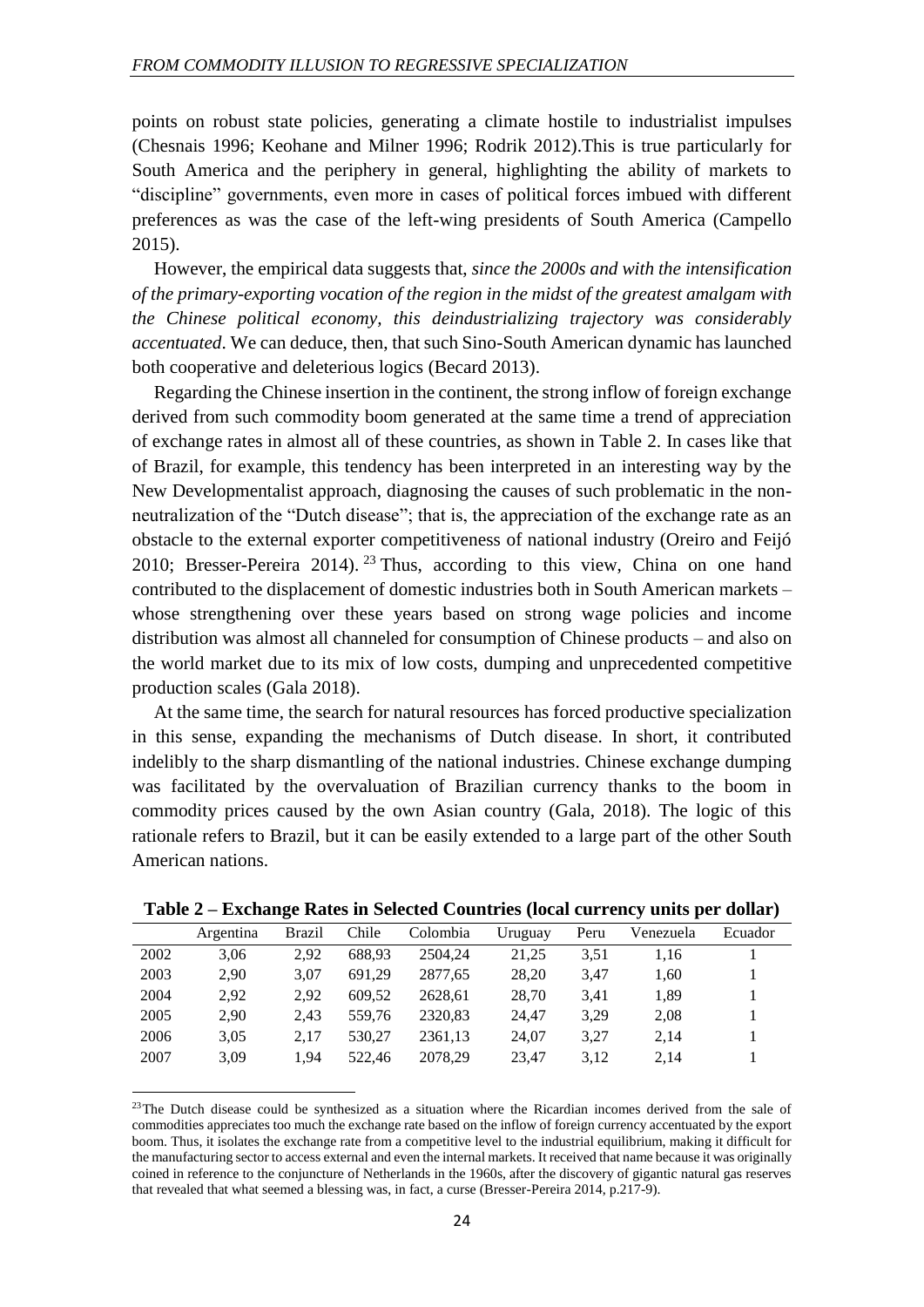|      | Argentina | Brazil | Chile  | Colombia | Uruguay | Peru | Venezuela | Ecuador |
|------|-----------|--------|--------|----------|---------|------|-----------|---------|
| 2008 | 3,14      | 1,83   | 522.46 | 1967.71  | 20,94   | 2,92 | 2,14      |         |
| 2009 | 3,71      | 1,99   | 560,85 | 2158,25  | 22,56   | 3,01 | 2,14      |         |
| 2010 | 3,89      | 1,75   | 510,24 | 1898,57  | 20,06   | 2,82 | 2,58      |         |
| 2011 | 4,11      | 1.67   | 483.66 | 1848,139 | 19,31   | 2,75 | 4,28      | 1       |
| 2012 | 4.53      | 1.95   | 486.47 | 1796.89  | 20,31   | 2.63 | 4,28      | 1       |
| 2013 | 5,45      | 2,15   | 495.27 | 1868,78  | 20,48   | 2,70 | 6,04      |         |
| 2014 | 8,07      | 2,35   | 570,34 | 2001,78  | 23,24   | n.a. | 6,28      |         |
| 2015 | 9,23      | 3,32   | 654,12 | 2741.88  | 27,32   | n.a. | 6,28      | 1       |
| 2016 | 14,75     | 3,49   | 676,95 | 3054,12  | 30,16   | n.a. | 9,25      |         |

Source: World Bank, *World Development Indicators*.

Considering the data in the table, such hypothesis seems in fact strongly intuitive and appellative. However, cases such as Argentina and Venezuela, which suffered depreciation of their currencies; or Ecuador, whose monetary unit is the own dollar, show that such argument must be taken more cautiously and hardly was the only factor explaining or determining South American reality in general. Nonetheless, it remains important and valid, since the periods of most intense increase in imports of Chinese products and decline of manufactured goods as exports from the region coincide exactly with the most remarkable cycles of currency appreciation while we evaluate a good part of the specific national cases. That is, more studies and analysis are required regarding this issue, which obviously will not be prolonged by issues of scope of this paper.

But, independently of the different magnitudes of the causal variables, it is incontestable that the paradigm drawn from this amalgam between China and South America is unquestionably of productive regression for the latter. Structuralism, as we emphasize in Section 2, underlines that the possibilities of economic development are strongly linked to the radical transformation of productive structures to overcome the bottlenecks and rigidities of underdevelopment (Gala, 2018).Without industry, it will be not possible to enhance productivity or catch-up in the long run in a sustained manner, with increasing employment, income and technological sophistication. The best way to measure such propositions, according to Gala (2018), would be through the study of market structures and products revealed by global trade data. Precisely because of this, here we analyze once again the Atlas of Hausmann and Hidalgo (whose data are widely used in this work), providing the empirical framework to support such proposal.

Through the so-called Economic Complexity Index (ECI), measuring the knowledge and productive diversification embedded in the different national productive structures, it is possible to map the routes of the countries towards catching-up (reaching or reducing the technological and productivity gap in relation to the great industrial powers) or towards the reprimarization of their economic matrices (Hausmann *et al*. 2013).Technological and productive complexity also walk side by side with connectivity (strongly positive correlation) and progress. The inverse is also true: the ability to extract and export primary products of low complexity does not allow co-exporting anything with low connectivity or low ubiquity. The extractivist sector may even have slightly higher wages and capital stocks also higher in some cases, but without spillovers for the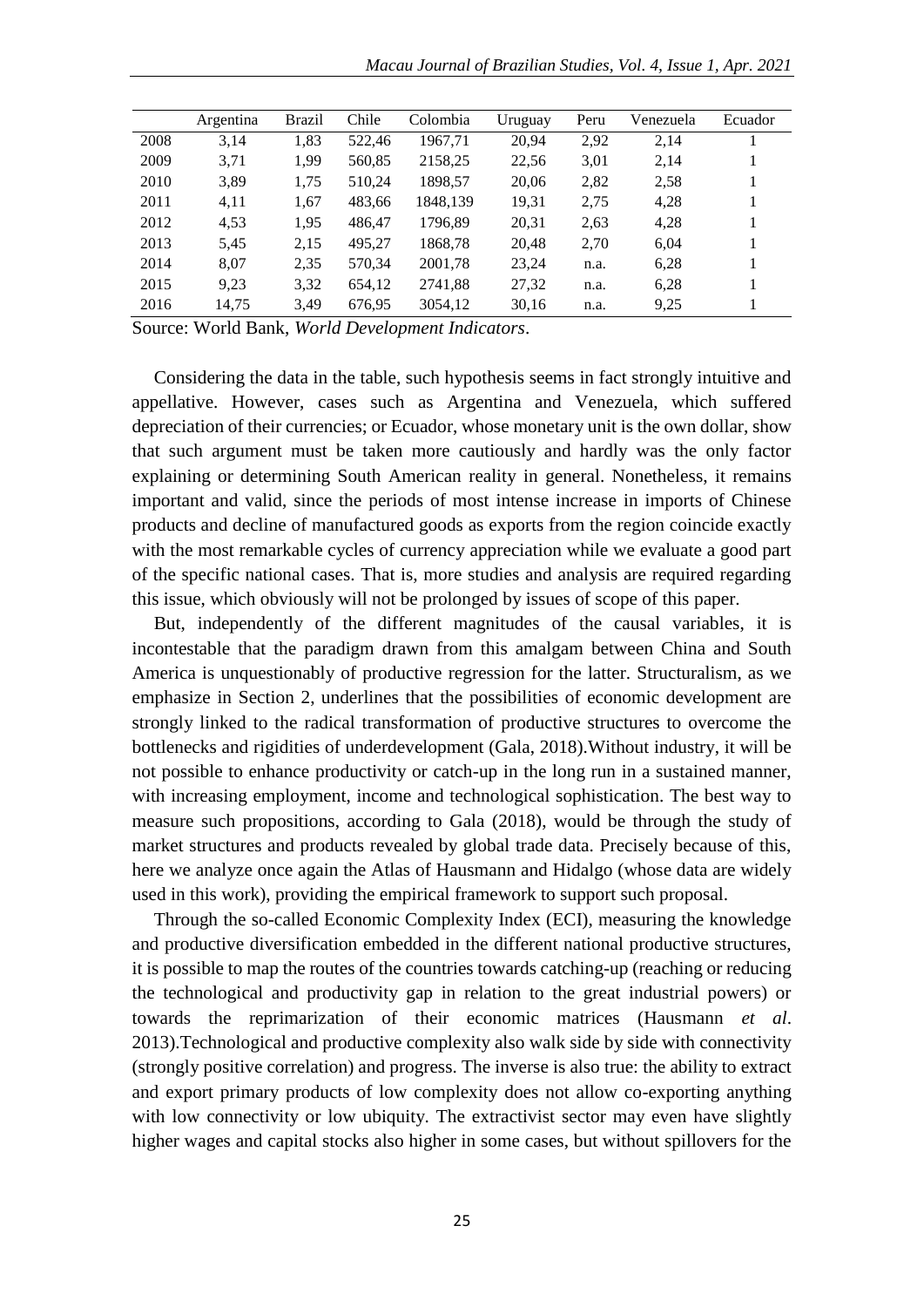rest of the domestic economy. This is due to its low added value (as well as low demanded labor qualification) and intrinsic amalgam with external markets (Hausmann *et al*. 2013).

Through Figure 8 and Table 3, it is possible to see how, until 2016, South American countries went through a high deterioration in their complexity indexes, denoting exactly the hegemony assumed by the primary goods in their export patterns and productive structures.





Source: Designed by the author, based on *The Atlas of Economic Complexity*.

|               |                |                   | Table 5 - Frye main exported products in South America, 2010 |                 |                  |
|---------------|----------------|-------------------|--------------------------------------------------------------|-----------------|------------------|
|               | 1st most       | 2nd most          | 3rd most                                                     | 4th most        | 5th most         |
|               | exported       | exported          | exported product                                             | exported        | exported         |
|               | product        | product           |                                                              | product         | product          |
| <b>Brazil</b> | Soya beans     | Iron ore and      | Petroleumoils,                                               | Sugars, beetand | Chemical wood    |
|               | $(13,61\%)$    | concentrates      | crude $(6,66\%)$                                             | cane $(5,83%)$  | pulp (4,32%)     |
|               |                | (10,57%)          |                                                              |                 |                  |
| Argentina     | Oilcake and    | Maize.            | Soya bean oil                                                | Soya beans      | Wheat $(4,05\%)$ |
|               | other residues | unmilled $(9,47)$ | $(9,44\%)$                                                   | $(7,09\%)$      |                  |
|               | $(23,10\%)$    | $\%$ )            |                                                              |                 |                  |
| Colombia      | Crude          | Coal, not         | Coffee $(8.39%)$                                             | Gold (7,93%)    | Banana           |
|               | petroleum and  | agglomerated      |                                                              |                 | $(5,04\%)$       |
|               | oils obtained  | $(19, 42\%)$      |                                                              |                 |                  |
|               | from           |                   |                                                              |                 |                  |
|               | bituminous     |                   |                                                              |                 |                  |
|               | materials      |                   |                                                              |                 |                  |
|               | $(40,63\%)$    |                   |                                                              |                 |                  |
| Chile         | Copper and     | Copper ore and    | Fruit, fresh or                                              | Chemical wood   | Grapes (3,59%)   |
|               | copper alloys  | concentrates      | dried $(6,10\%)$                                             | pulp (4,54%)    |                  |
|               | $(27,03\%)$    | $(22,06\%)$       |                                                              |                 |                  |

|  |  |  |  | Table 3 - Five main exported products in South America, 2016 |  |  |  |
|--|--|--|--|--------------------------------------------------------------|--|--|--|
|--|--|--|--|--------------------------------------------------------------|--|--|--|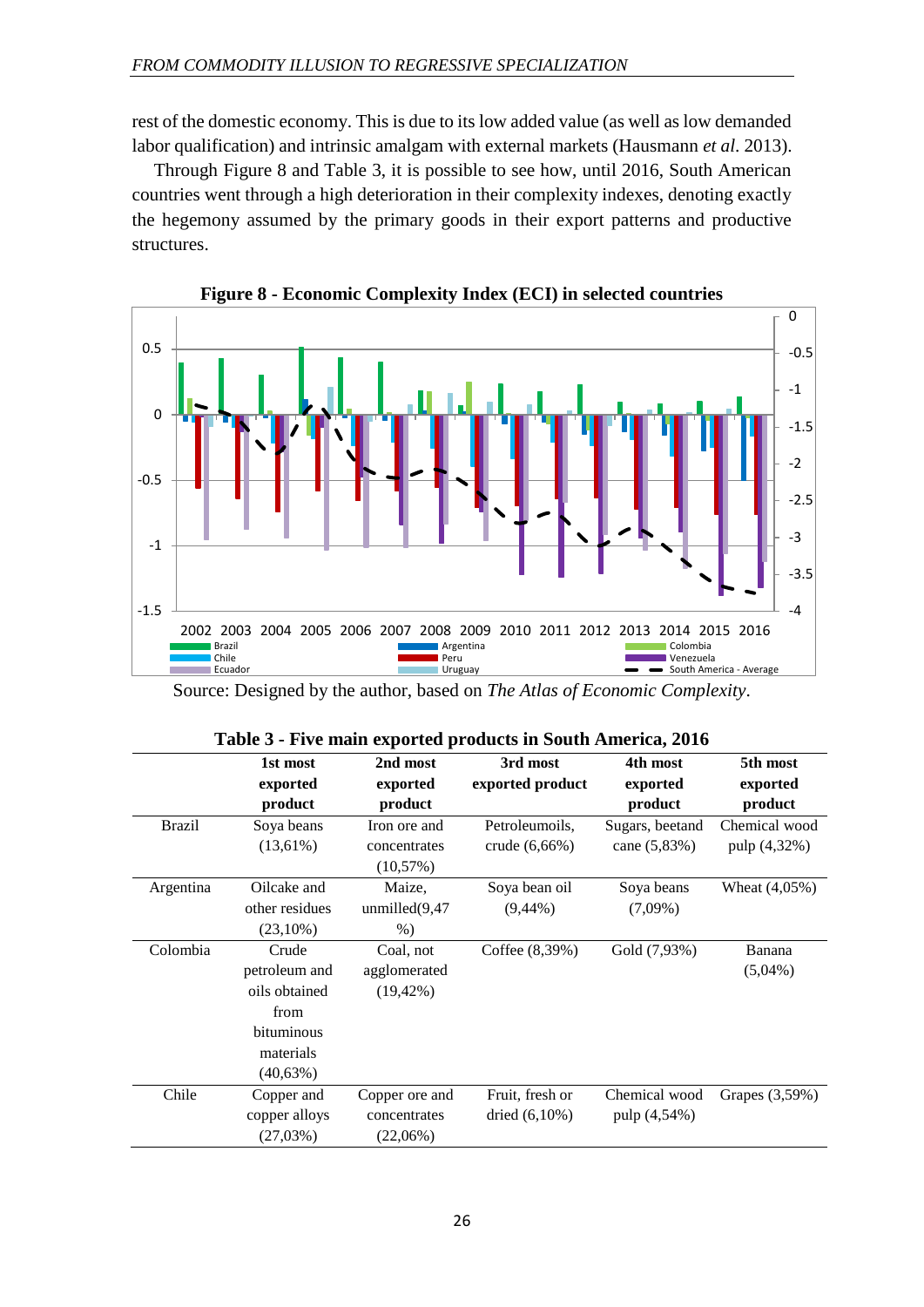|           | 1st most       | 2nd most       | 3rd most            | 4th most        | 5th most           |
|-----------|----------------|----------------|---------------------|-----------------|--------------------|
|           | exported       | exported       | exported product    | exported        | exported           |
|           | product        | product        |                     | product         | product            |
| Peru      | Copper ore and | Gold (14,21%)  | Copper and          | Zinc ores and   | Lead ores and      |
|           | concentrates   |                | copper alloys       | concentrates    | concentrates(3,    |
|           | $(28, 22\%)$   |                | $(4,49\%)$          | $(4,07\%)$      | 63%)               |
| Venezuela | Crude          | Gold (7,63%)   | Lubricating         | Iron ore and    | Acyclic            |
|           | petroleum and  |                | petroleum oils      | concentrates    | alcohols, and      |
|           | oils obtained  |                | $(4,55\%)$          | $(1,35\%)$      | their              |
|           | from           |                |                     |                 | derivatives        |
|           | bituminous     |                |                     |                 | $(1,19\%)$         |
|           | materials      |                |                     |                 |                    |
|           | $(79,89\%)$    |                |                     |                 |                    |
| Ecuador   | Crude          | Banana         | Crustaceans and     | Fish $(5,11\%)$ | Cut flowers        |
|           | petroleum and  | $(21,19\%)$    | molluscs $(14,75%)$ |                 | and                |
|           | oils obtained  |                |                     |                 | foliage $(4,19\%)$ |
|           | from           |                |                     |                 |                    |
|           | bituminous     |                |                     |                 |                    |
|           | materials      |                |                     |                 |                    |
|           | (31,26%)       |                |                     |                 |                    |
| Uruguay   | Beef (16,77%)  | Chemical       | Soya Beans          | Milk and        | Rice $(4,24\%)$    |
|           |                | woodpulp, soda | (12,27%)            | derivatives     |                    |
|           |                | or sulfate     |                     | $(4,62\%)$      |                    |
|           |                | $(14,90\%)$    |                     |                 |                    |

Source: *The Atlas of Economic Complexity*.

On the other hand, in addition to such continuous deindustrialization and decomplexification, in the immediate years following the systemic financial crisis of 2008, the Chinese government was able to give a strong response in terms of a vigorous anti-cyclical fiscal policy, upholding the level of economic activity (Naughton 2015). Such policy, mainly labor-intensive (strongly incorporating workforce), maintained high growth and sustained the demand for commodities and their prices for a brief period after the abrupt fall in that same year and in 2009. However, China faced afterwards great challenges that forced a model transition. The internal (inexorable limits of its own growth model) and external (repressed world demand after the recession followed by the crisis) challenges became imperative to adapt to a new paradigm of global political economy or a "New Normal"; demanding new answers for a different conjuncture (Moura 2015; Pereira and Ribeiro 2016).

The continuity of the turbulent international scenario (even with the beginning of the drop of reserves) made the CPC and other State authorities aware of the importance of changing the country's growth vectors for consumption and the tertiary sector, with good prospects for employability and generation of income; something that would be evidenced in the priorities listed in the 12th Five-Year Plan, under the government of the new president Xi Jinping (Jaguaribe 2011; Moura 2015; Pereira and Ribeiro 2016).This post-2008 scenario, unleashing a new stage of the long globalizing cycle beneficial to China since the 1970s, added to the country's proximity to the status of "average income", completes the future growth path, where innovation policies and strategies will dictate the pace of success of the Asian country (Jaguaribe 2011).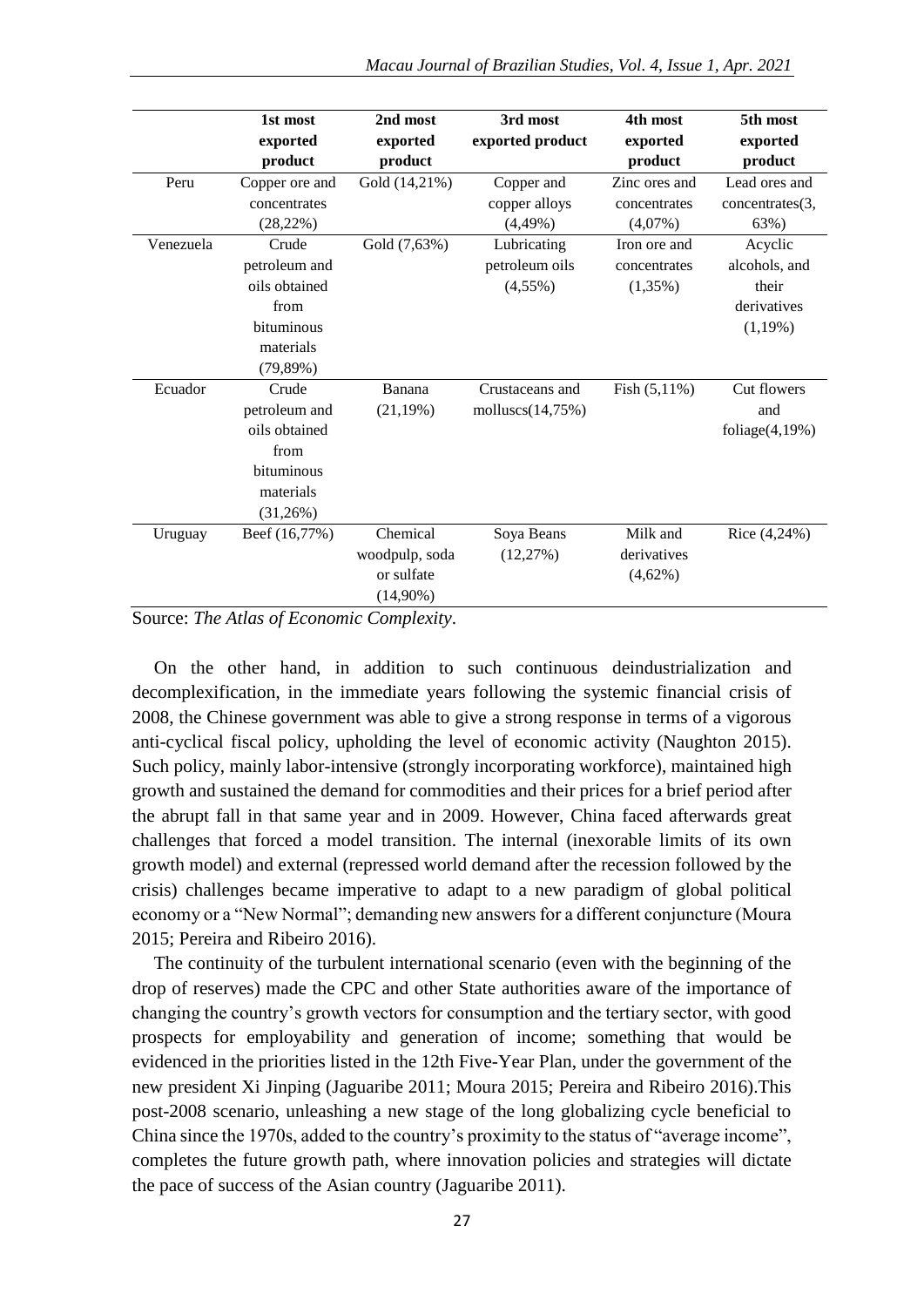In this way, lower rates of economic expansion, coupled with policies and guidelines aimed at more "sustainable" growth, explain the lower Chinese rhythm and, to a large extent (although not totally), the drastic cooling of commodity prices (Naughton, 2015). Thus, the benign exogenous cycle to the South American terms of trade has ended (Moura 2015; Pereira and Ribeiro 2016).<sup>24</sup>

In short, the future scenario for the continent, based on the indicators presented here and foreign trade profile, is highly worrying in an array of structural aspects. Regarding the pattern of relations between China and South America, the growing asymmetric interdependence, embodied in the regressive specialization and volatility in terms of trade, is undeniable. If it is true that the rise of the Asian country in the 2000s represented, along with other conjunctural geopolitical factors, an alternative to the neoclassical agenda of the Washington Consensus, South American governments (ignoring their ideological differences) showed themselves unable to formulate long-term developmental policy strategies to address those challenges, relevant mainly to the industry and logic of international reintegration.

Thus, as Slipak (2014) already pointed, maintaining constant this pattern of economic ties, we will continue to observe only the exacerbation of growing integration based only on traditional and unequal comparative advantages. It is confirmed, then, in the light of the dependentist and structuralist theses, the hypothetical argumentation raised in the Introduction. Ahead, in Section 4, we will reconstitute that link through the analysis of another sphere, which is that of the Chinese investments in the region.

### **IV. The Chinese investment pattern: extractivism and the centrality of natural resources**

China's rise contributed to a large-scale productive reordering, radicalizing the international division of labor with considerable transformations. As described in the previous section, by boosting a large demand for natural resources, Chinese demand was the driving force of the rise in commodity prices; and also engendered, concomitantly, the imperative of new infrastructures to guarantee the flow and circulation according to their energy needs (Vadell 2013). For that reason, it was also consolidated as the motor of expansion of the extractive industry at a global level (Moreno 2015).

This part of the article seeks, departing from the analytical construction erected in the previous section, to analyze the Chinese investments in South America based on the new productive profile acquired by the countries of the region, with intense processes of deindustrialization and reprimarization of their export patterns. The texts related to the subject and the data presented here will thus help us to understand the new political meanings at this juncture that goes deeper.

In the context of remarkable growth of bilateral trade relations throughout the first decade of the XXI century, in 2008 the Chinese government – under President Hu Jintao – published the document known as "China's Policy Paper on Latin America and the

 $24$ China's slowdown was particularly significant for the fall in the prices of agricultural and mineral goods; although, regarding oil, other factors have been more preponderant, such as the expansion of the energy supply due to the US' shale gas policy (Rühl 2014; Colomer 2015).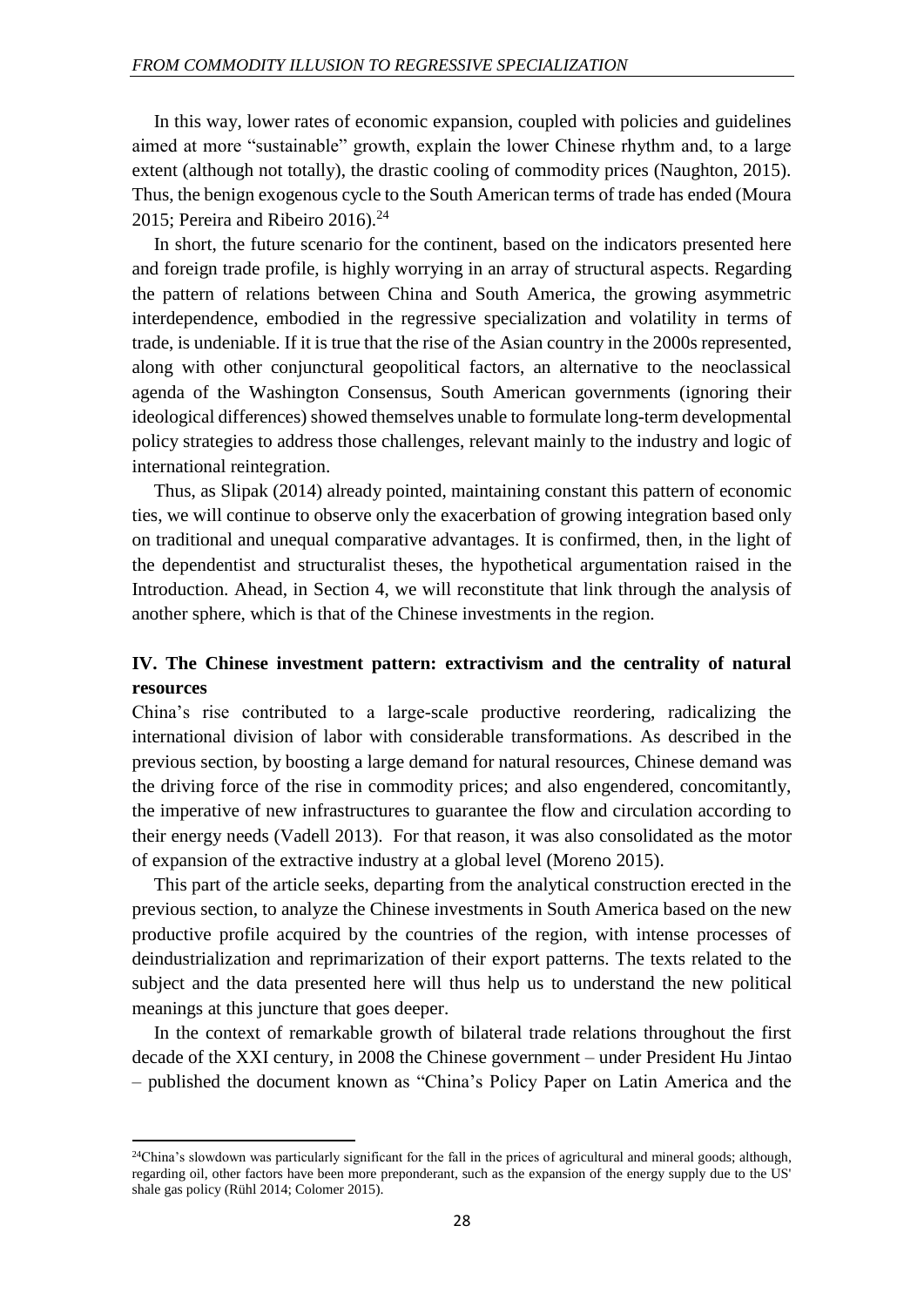Caribbean", denoting primordial pillars for relations towards the continent; that, at least in rhetorical terms, should be based on equity and mutually beneficial cooperation.<sup>25</sup>

In summary, the document sought to clarify the objectives of Chinese policy in the region, outlining the guiding principles for future cooperation and sustaining the solid, stable and global growth of China-LAC relations. This was the first policy paper on LAC since the beginning of the XXI century, which demonstrates the intensification of political-economic exchanges, generating new opportunities within a supposedly win-win strategy of openness.<sup>26</sup>This document served to revitalize the pattern and volume of investments of the Asian power in the region and in South America in particular (which had fallen in the previous three years), as shown in Figure 9 below:



**Figure 9 – Evolution of China's Foreign Direct Investment in Latin America except for Mexico (US\$ Billions)**

Source: Designed by the author, based on National Bureau of Statistics, *China Statistical Yearbook* (various years) and Mofcom, *2010 Statistical Bulletin of China's Outward Foreign Direct Investment*.

It is interesting to note that in 2016 a new document was promulgated, ratifying the strategic importance of the region for China.<sup>27</sup>Thus, a new stage of cooperation arises from the strengthening of China's relations with LAC in recent years and the development potential of Latin American countries (and consequently of the own Chinese investments). From 2008 to 2016, both sides witnessed frequent high-level exchanges and political dialogues, increase in trade, investment and finance, cultural exchanges and coordination in international affairs. In the context of this new relationship, five main

**<sup>.</sup>** <sup>25</sup> The policy paper can be consulted in full on the government's official website at:http://www.gov.cn/english/official/2008-11/05/content\_1140347.htm.

<sup>&</sup>lt;sup>26</sup>Thus, among the main objectives, we mention: 1) Promote mutual respect and trust and expand common points; 2) deepen cooperation and achieve advantageous results for both parts; 3) take advantage of the strengths of China and LAC to promote common progress and intensify exchanges; and 4) respect the principle of "One-China" policy (disregarding Taiwan).

<sup>&</sup>lt;sup>27</sup> This policy paper can also be fully consulted on the official government website at:https://www.fmprc.gov.cn/mfa\_eng/wjdt\_665385/2649\_665393/t1418254.shtml.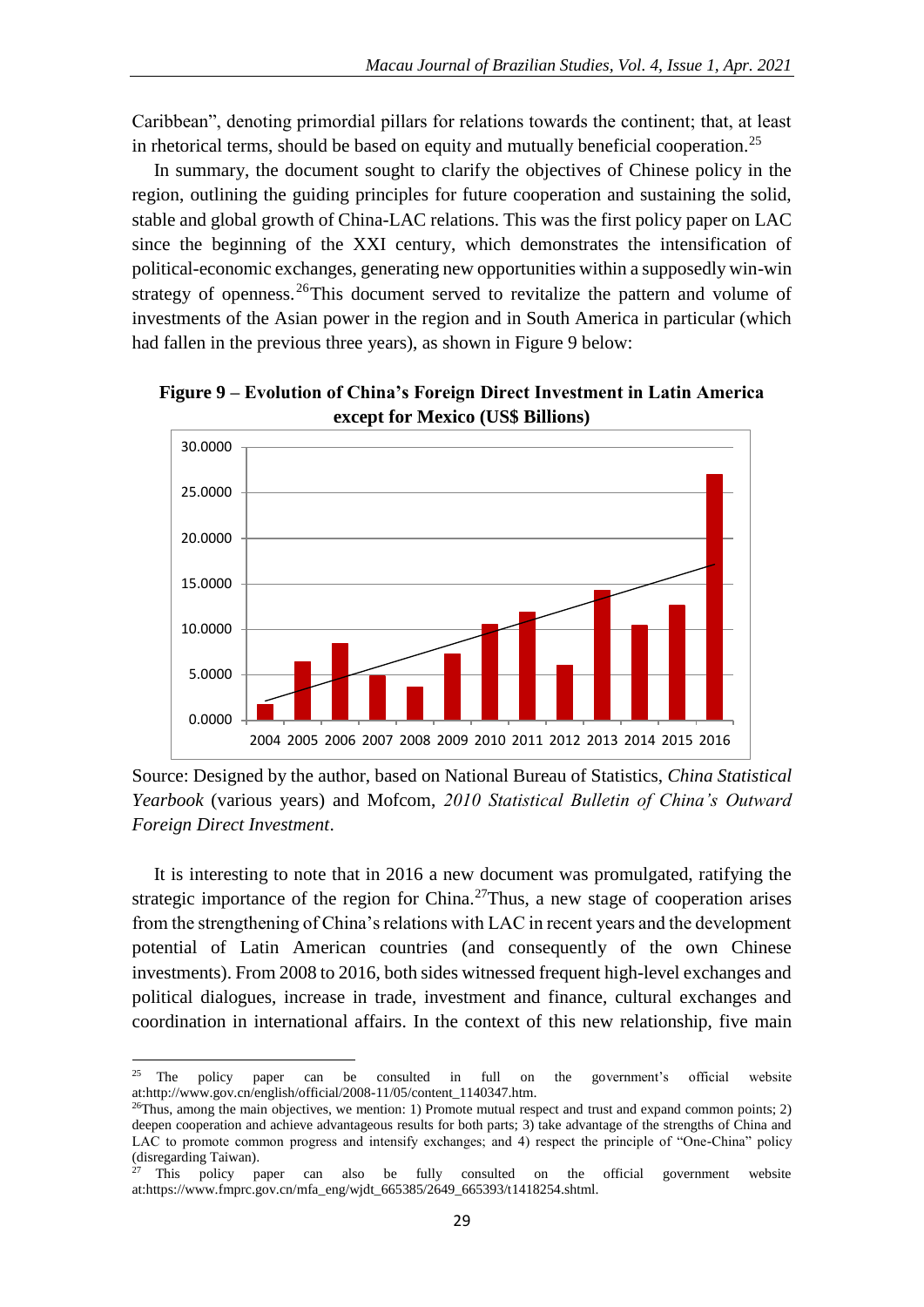characteristics stand out: *1)* mutual trust in the political realm; *2)* cooperation in the economic sphere; *3)* cultural mutual learning; *4)* close coordination in international affairs; and *5)* mutual reinforcement between China's cooperation with the region as a whole and its bilateral relations with its countries individually.

The main destinations of these Chinese investments were, mainly, the hydrocarbon sector, followed by mining and other diverse primary activities.<sup>28</sup>In proportional terms, it should be noted that, although Chinese investments destined for Latin America and South America still compose a timid value compared to the total amount, mostly concentrated in Southeast Asia itself and in its productive chains, still the continent figures as China's second strategic destination; at least in what refers specifically to Foreign Direct Investments – FDI(National Bureau of Statistics 2017).

Such direct foreign investments in the region have the following nature: long-term orientation towards resource security; establishment of Chinese firms with little or absent technology transfers to countries of destination; absence of political strings attached; absence of a specific agenda promoted by the PRC; and, finally, infrastructure projects bringing with them the mandatory presence of firms from the Asian country (Slipak 2014; Svampa and Slipak 2015).

In this way, roughly speaking, these flows have been destined merely for the purchase of raw materials and formation of joint ventures for the acquisition of licenses for the exploitation of natural resources; and, in cases of infrastructure projects, for benefiting transnational companies in alliance with Chinese state companies. The countries of the continent became restricted to the role of suppliers of these resources, something very far from a desired less asymmetric relationship, with more positive productive externalities that would improve intra-industry trade (Moreno 2015).

In the same way, China has been expanding expressively direct investment since the second decade of the XXI century, having energy as main interest (more specifically oil, copper and iron). Chinese FDI in South America was concentrated mainly in this sector (56,5% of the total accumulated between 2005 and 2018), of which the largest share went to the oil segment, in agreements with Brazil, Ecuador and Venezuela. The shares of other areas of Chinese companies' activities in the continent were: 20,4% in metals; 9,6% in the transport sector (vehicles); 4,6% in agriculture and 3,3% in real estate. Figure 10 best elucidates these indicators in absolute terms:

 $28$ Some of the companies that have recently invested in South America and could be cited here are: in the mining sector, Chengdu Tianqi Industry Group Co Ltd., Shandong Gold Group, Nanjinzhao Mining & Metallurgy Limited .; in the energy sector, China's Three Gorges Group, China Power Investment, CNPC, CIC; in the transport sector, Didi Chuxing, China Communications Construction, China Merchants, BYD; in the agriculture sector, Shanghai Penxin, etc (AEI 2018).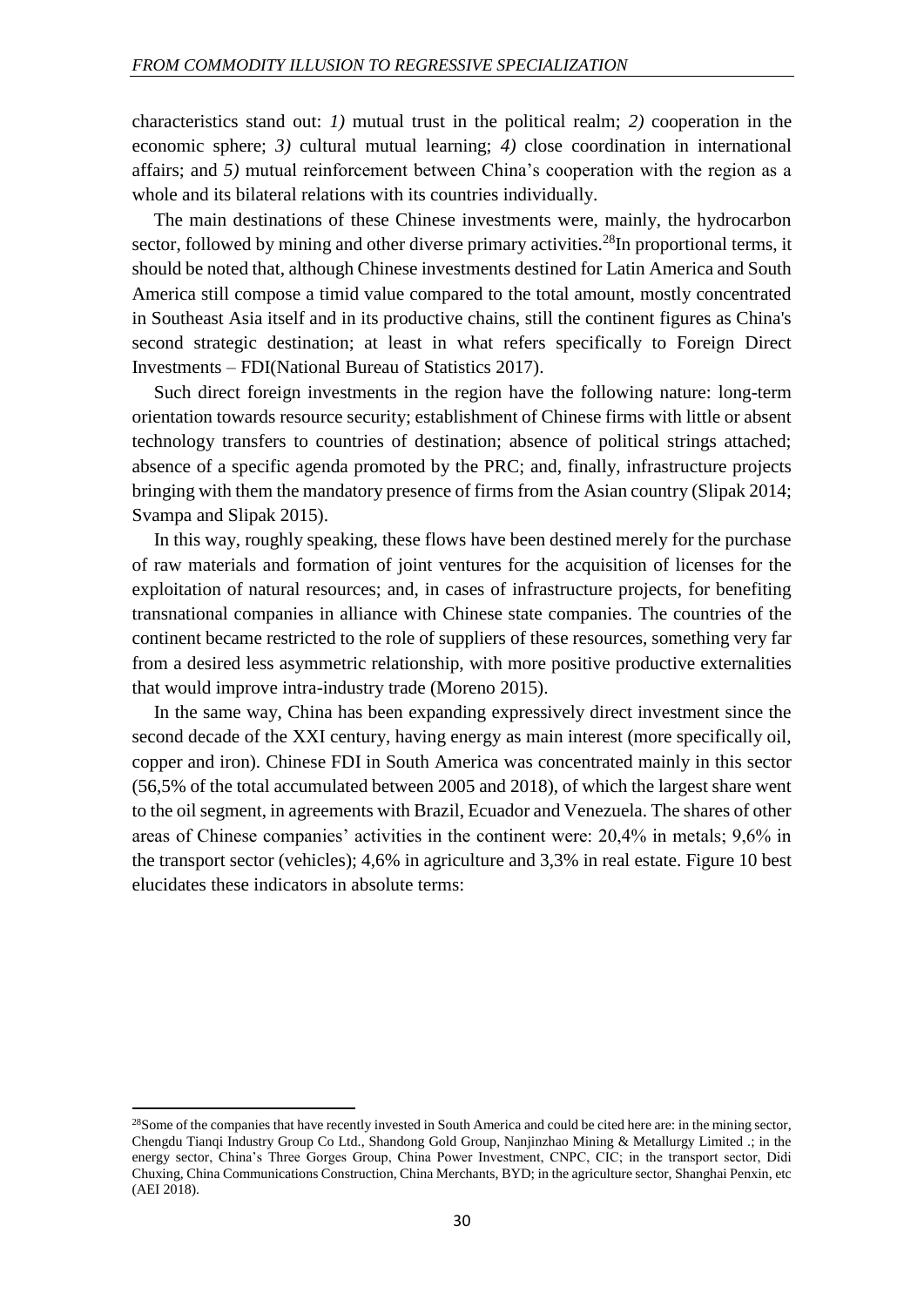

**Figure 10 – Distribution of Foreign Direct Investment and accumulated assets of China in South America (Total: US\$ 163,41 billion), 2005-2018**

Source: AEI, *China Global Investment Tracker*.

It is empirically evidenced, in this way, the Chinese strategy of guaranteeing access to the sources of commodities in the region (Ray and Gallagher 2017).It is even possible to qualify such investments in the following typology, according to its purposes: *a)* "natural resources-oriented"; *b)* "market-oriented"; and, finally, *c)* "efficiency-oriented"(Vadell 2011).The vast majority of FDI bound for the region falls under the first type, destined to the exploitation of strategic sectors cherished by the Asian country such as copper, steel, oil and soya beans. In addition, in the matter of what has been said, the existing investment in infrastructure is linked to the construction of export corridors to facilitate the outflows of these products.

Investments from China do not tend to develop local or regional manufacturing skills, neither activities intensive in technological knowledge or productive chains (Vadell 2013).The location of Chinese companies, directing investments to commodities, tends to strengthen and deepen extractivism in detriment of other activities with higher added value, reinforcing the reprimarising and regressive character of the economies of the region. In this context, this new paradigm fits perfectly into what Svampa and Slipak (2015) define as "Commodities Consensus".

Elucidating better, such consensus corresponds to a broad adherence to a project based solely on the export of natural resources, independent of the ideological and political profiles of the governments in question; in this way both progressive governments emergent with the "pink tide" in the region as well as others of more liberal inclination are inserted in this context (Slipak 2014).

When analytically decomposing by sector the exports of selected South American countries to China, the importance obtained by the agricultural and extractive sectors become clear, as Table 4 and Figure 11 show: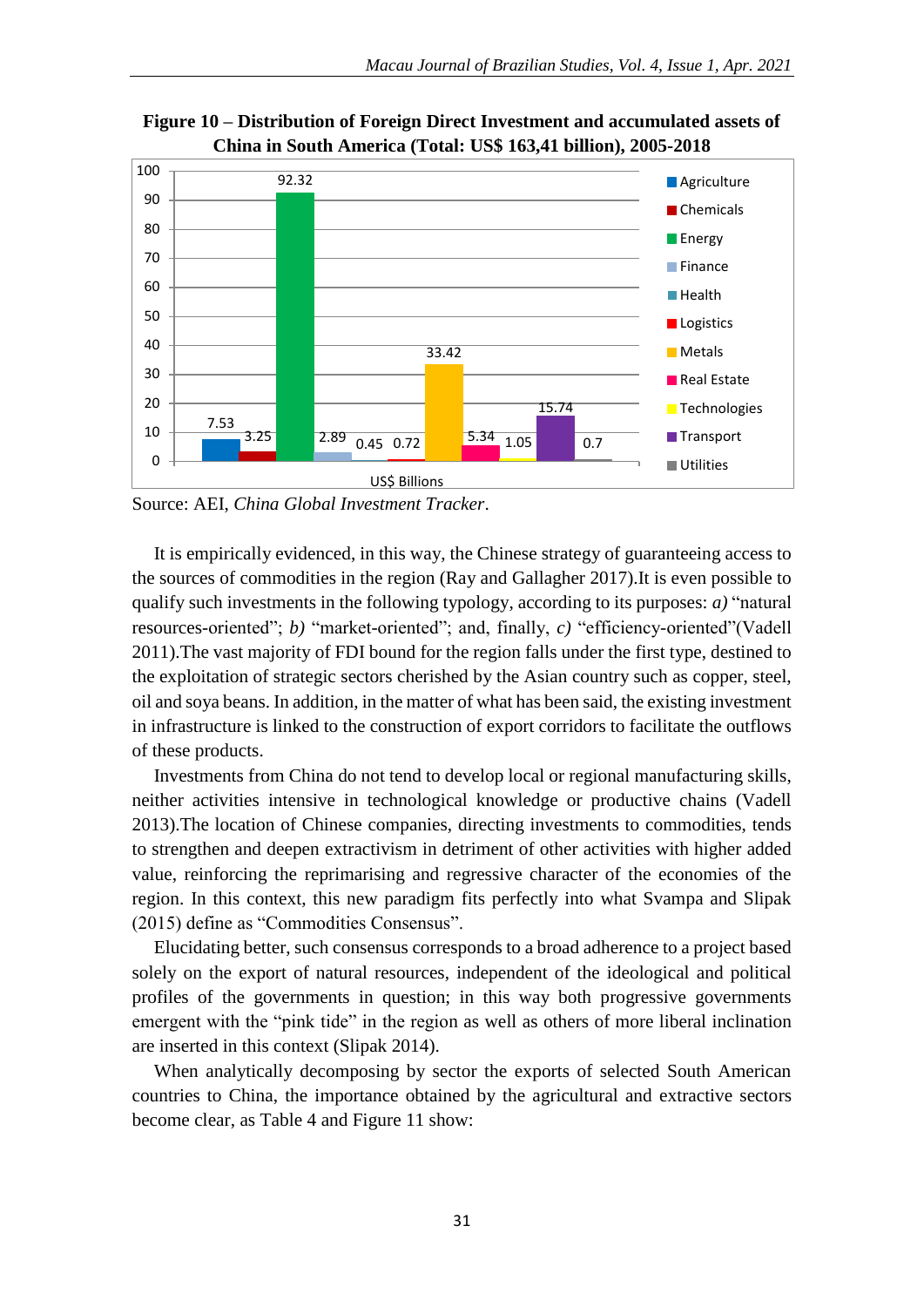|               | 1st most        | 2nd most        | 3rd most            | 4th most            | <b>Total trade</b> |
|---------------|-----------------|-----------------|---------------------|---------------------|--------------------|
|               | exported        | exported        | exported product    | exported            | volume of          |
|               | product (to     | product (to     | (to China)          | product (to         | exports to         |
|               | China)          | China)          |                     | China)              | China              |
| <b>Brazil</b> | Soya beans      | Iron ores and   | Petroleum oils,     | Chemical            | <b>US\$ 39,3</b>   |
|               | $(36,39\%)$     | concentrates    | crude (11,99%)      | woodpulp, soda      | billions           |
|               |                 | $(24, 13\%)$    |                     | or sulfate          |                    |
|               |                 |                 |                     | $(4,78\%)$          |                    |
| Argentina     | Soya beans      | Petroleum oils, | Frozen beef         | Crustaceans         | <b>US\$ 4,62</b>   |
|               | (62,97%)        | crude (8,98%)   | $(4,83\%)$          | $(4,32\%)$          | billions           |
| Colombia      | Petroleum oils, | Ferroalloys     | Copper waste and    | <b>Tanned hides</b> | <b>US\$ 2,42</b>   |
|               | crude (87,25%)  | $(5,17\%)$      | scrap (3,23%)       | of bovines and      | billions           |
|               |                 |                 |                     | equines             |                    |
|               |                 |                 |                     | $(0,74\%)$          |                    |
| Chile         | Refined copper  | Copper ores     | Unrefined copper    | Chemical            | <b>US\$17,5</b>    |
|               | and copper      | $(32,55\%)$     | (6,76%)             | woodpulp, soda      | billions           |
|               | alloys (34,08%) |                 |                     | or sulfate          |                    |
|               |                 |                 |                     | $(6,49\%)$          |                    |
| Peru          | Copper ores     | Refined copper  | Flours of fish, for | Iron ores and       | <b>US\$ 8,82</b>   |
|               | $(61,99\%)$     | and copper      | animal feed         | concentrates        | billions           |
|               |                 | alloys (8,58%)  | $(7,89\%)$          | $(5,34\%)$          |                    |
| Venezuela     | Petroleum oils, | Petroleum oils, | Iron ores and       | Acyclical           | <b>US\$ 5,28</b>   |
|               | crude (82,46%)  | refined         | concentrates        | alcohols            | billions           |
|               |                 | $(10, 46\%)$    | $(5,7\%)$           | $(0,91\%)$          |                    |
| Ecuador       | Petroleum oils, | Precious metal  | Banana (12,72%)     | Crustaceans         | <b>US\$ 893</b>    |
|               | crude (33,51%)  | ores (14,9%)    |                     | $(9,74\%)$          | millions           |
| Uruguay       | Soya beans      | Frozen beef     | Chemical            | Raw hides of        | <b>US\$ 1,85</b>   |
|               | (35,6%)         | $(26,84\%)$     | woodpulp, soda or   | bovines and         | billions           |
|               |                 |                 | sulfate (23,25%)    | equines             |                    |
|               |                 |                 |                     | $(2,08\%)$          |                    |

| Table 4 – Four main products exported to China by South America, 2016 |
|-----------------------------------------------------------------------|
|-----------------------------------------------------------------------|

Source: Designed by the author, based on *The Atlas of Economic Complexity*.

**Figure 11 - Financial volume moved by the main South American exporting sectors to China (US\$ Billions)**



Source: Designed by the author, based on *The Atlas of Economic Complexity*.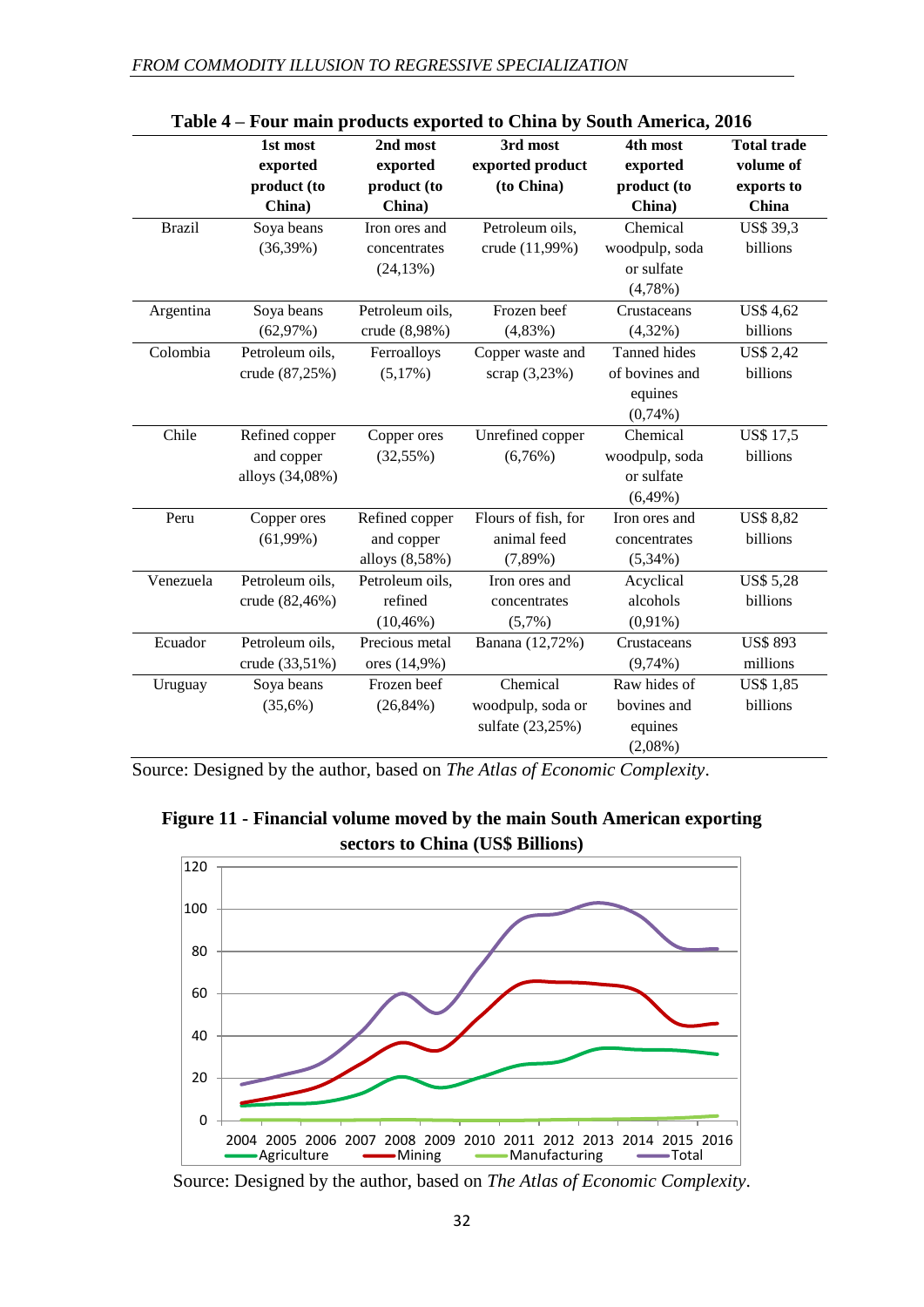Thinking of Latin America as a whole, China practically tripled its share in the continent's total exports in the last decade: more than tripled exports of extractive products and doubled its number of agricultural exports; where, in both cases, South America has great preponderance (Ray and Gallagher 2017).

At the present moment, ten years after the 2008 systemic financial crisis, the lower weight assigned to exports as driver of Chinese growth has contributed to the fall also in the trade volume between the Asian country and the region. Ironically, in some cases, such drop in imports in recent years – a direct consequence of the slowdowns and economic crises that many of these countries went through, with rising unemployment and cooling of consumption – has helped to reduce trade deficits or even increase the surpluses in relation to the China, as was the case of Brazil, Chile, Peru and Uruguay especially (IMF 2018b).

However, in addition to the investments categorized as "*green fields*" (where the company from the country of origin starts operations practically from scratch, with projects constructing new productive facilities, hubs or offices), China also invests through mergers and acquisition of assets in South American countries, mainly by its large state-owned groups (Ray and Gallagher 2017).These are the cases, for example, of the acquisition of the Tapajós hydroelectric plant by China's Three Gorges Corp. consortium or of the acquisition of the majority shareholding (54.6%) of CPFL Energia by State Grid; and also of the credit lines given by China Development Bank, the country's largest funding institution and of a public nature, to the oil companies Petrobras and PDVSA (Mofcom 2016; O Globo 2017; Reuters 2017; Reuters 2018). Just to mention several of many initiatives.

However, it should be noted that the sectoral pattern of trade with China was marked by an asymmetric relationship in which there were high surpluses in favor of the region in primary products or natural resources derivatives but with increasing deficits in manufactured products (both from low, medium and high technological intensity). This was intensified especially after the international crisis, when China channeled part of its exports of industrial goods from Europe and the United States to the region (Vadell 2011). In contrast, Chinese exports to South American countries are mainly composed by electronic and mechanical products of greater sophistication, as Table 5 shows.

Concomitantly, South American countries that still have considerable industrial capacities continue to be the most affected by the flood of Chinese imports and trade specialization (Vadell 2013; Slipak 2014).China does not appear at any time as a counterhegemonic or revisionist power, but reproduces – although in part, due to the absence of political conditionalities or imposition of a liberalizing agenda – the old North-South asymmetric pattern (Vadell 2013).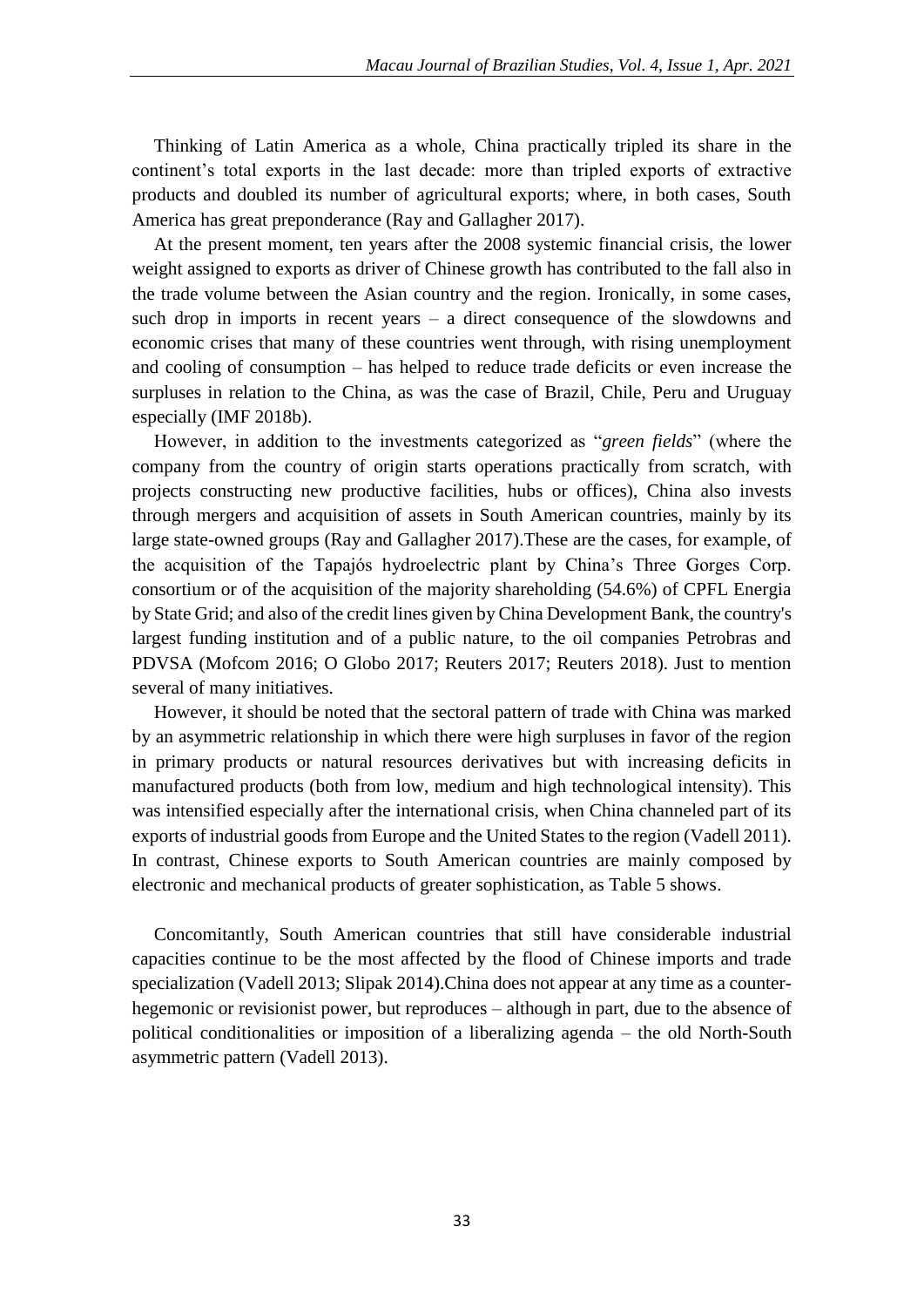|               | 1st most<br>imported<br>product (to                                   | 2nd most<br>imported<br>product(to                               | 3rd most<br>imported<br>product(to                                    | 4th most<br>imported<br>product(to                                       | <b>Total trade</b><br>volume of<br>imports from |
|---------------|-----------------------------------------------------------------------|------------------------------------------------------------------|-----------------------------------------------------------------------|--------------------------------------------------------------------------|-------------------------------------------------|
|               | China)                                                                | China)                                                           | China)                                                                | China)                                                                   | China                                           |
| <b>Brazil</b> | Telephones<br>$(5,21\%)$                                              | Special<br>function<br>vessels $(2,96\%)$                        | Transmission<br>apparatus for<br>radio, telephone<br>and TV (2,08%)   | Transmission<br>apparatus for<br>radio,<br>telephone and<br>$TV(2,05\%)$ | <b>US\$ 22,1</b><br>billions                    |
| Argentina     | Telephones<br>(13,87%)                                                | Computers<br>$(3,97\%)$                                          | Transmission<br>apparatus for<br>radio, telephone<br>and $TV(3,86\%)$ | Railway cars<br>$(3,33\%)$                                               | <b>US\$ 9,94</b><br>billions                    |
| Colombia      | Transmission<br>apparatus for<br>radio, telephone<br>and TV (8,25%)   | Computers<br>$(6,42\%)$                                          | Telephones<br>$(2,59\%)$                                              | Pneumatic tires<br>of rubber<br>$(1,69\%)$                               | <b>US\$7,35</b><br>billions                     |
| Chile         | Transmission<br>apparatus for<br>radio, telephone<br>and TV $(6,5\%)$ | Computers<br>$(4,01\%)$                                          | Other footwear of<br>rubber or plastics<br>$(2,07\%)$                 | Flat rolled iron,<br>width (1,80%)                                       | <b>US\$ 13,1</b><br>billions                    |
| Peru          | Transmission<br>apparatus for<br>radio, telephone<br>and TV (11,6%)   | Computers<br>$(6,67\%)$                                          | Telephones<br>$(4,48\%)$                                              | Monitors and<br>projectors<br>$(1,90\%)$                                 | <b>US\$7,83</b><br>billions                     |
| Venezuela     | Special purpose<br>motor vehicles<br>$(4,62\%)$                       | Structures and<br>their parts, of<br>iron or steel<br>(4,14%)    | Other moving,<br>excavating or<br>boring machines<br>(4,14%)          | Buses (3,95%)                                                            | <b>US\$ 2,52</b><br>billions                    |
| Ecuador       | Telephones<br>$(4,49\%)$                                              | Electric motors<br>and generators<br>(3,75%)                     | Computers(3,14%                                                       | Transmission<br>apparatus for<br>radio,<br>telephone and<br>TV (3,03%)   | <b>US\$ 2,94</b><br>billions                    |
| Uruguay       | Computers<br>$(5,05\%)$                                               | Insecticides,<br>rodenticides,<br>fungicides, etc.<br>$(4,65\%)$ | Transmission<br>apparatus for<br>radio, telephone<br>and TV (4,31%)   | Electric<br>generating sets<br>androtary<br>converters<br>$(3,61\%)$     | <b>US\$ 1,66</b><br>billions                    |

| Table 5-Four main products exported to South America by China, 2016 |
|---------------------------------------------------------------------|
|---------------------------------------------------------------------|

Source: *The Atlas of Economic Complexity*.

Considering the multiple elements saliented in this section and in the previous one, the assertion that the greater Chinese presence tends to reinforce economic and political barriers to the long-term development of South America is confirmed, since the region did not advance in terms of construction of its own national development strategies and international insertion through export of manufactures. Thus, South American countries become increasingly less complex and less productively sophisticated; more dependent on the dynamics of international trade and its price fluctuations, generating uncertainties in terms of growth and balance of payments.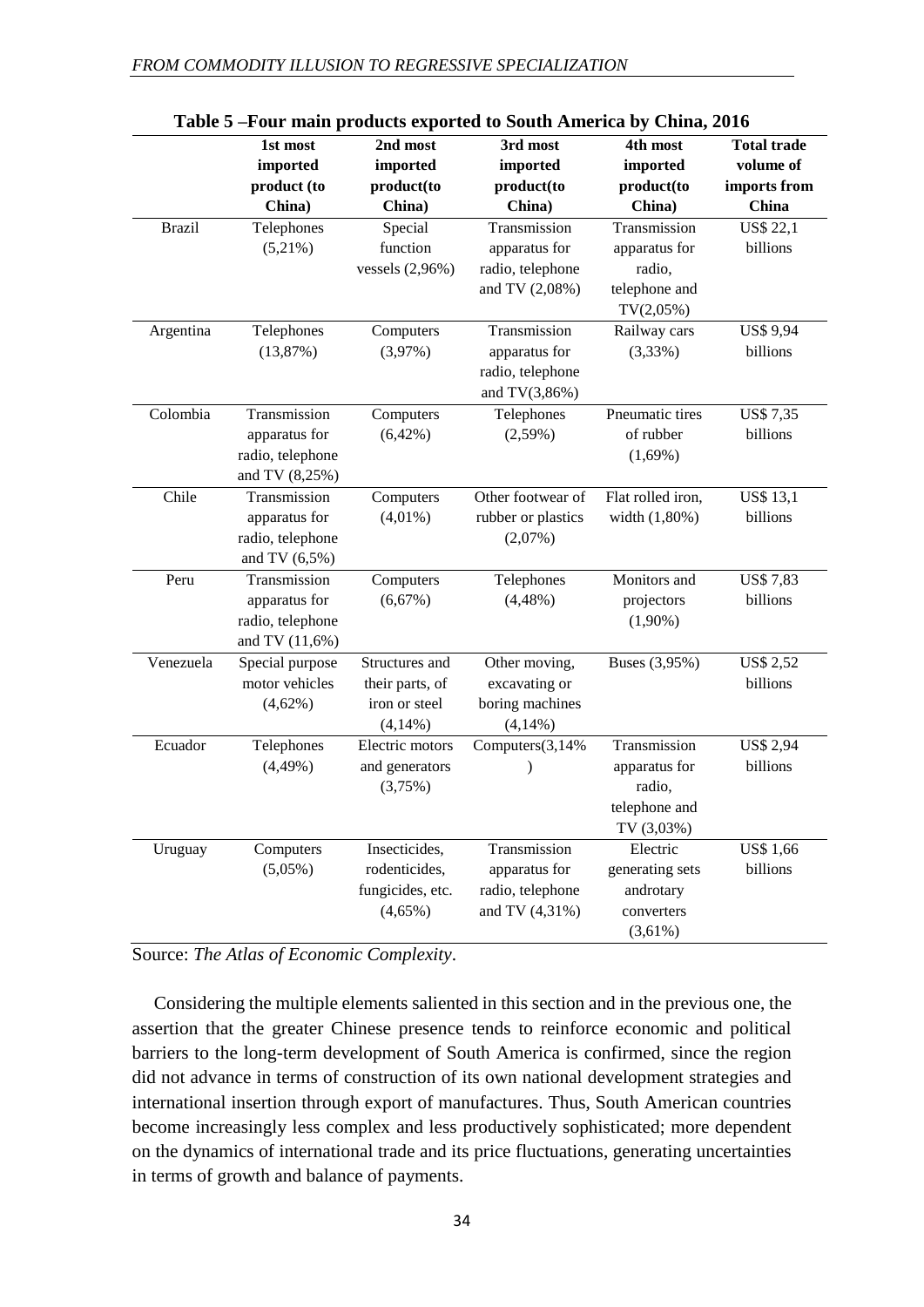This picture tends to worsen even more with the recent ideological shift in the region, with the emergence of new neoliberal political forces shaped by neoclassical thought and antipodal to vigorous interventionist and industrial policies. Added to this, as affirmed by Ray and Gallagher (2017), the current level of lower commodity prices – implying lower entry of foreign exchange to the States of the region – and the trade war between China and the US under Donald Trump only aggravate such uncertainties and make the future of South America nebulous.

#### **V. Concluding remarks**

This article has sought to discuss the specific patterns of Sino-South American relations; in which, for South America, the regressive specialization in a context of dependence can be verified through the presented data.

Thus, some conclusions can be inferred from what has been discussed: *1)* the importance of China in promoting economic growth in the region from 2001-2002 was a fundamental factor in understanding the South American economic recovery after the failure of the neoliberal economic policies and, simultaneously, in the intensification of the process of deindustrialization and reprimarization of the South American economies, *2)* China is highly dependent on natural resources, causing instability in the international system and in the search for markets supplying the Chinese government. For South American countries, the solution would be to make alliances with China to supply their market, carrying out along with the Chinese a process of industrialization of regional natural resources (which was not verified); *3)* for South America, infrastructure's financing by China, in ports, roads, railways, are beneficial for the region to reduce costs, decrease bottlenecks and improve competitiveness. However, the dependence on the export of commodities is an obstacle due to the low value added, price vulnerability and international variations of supply and demand.

The temporary gains of the terms of trade should not replace projects of industrial diversification with greater value added, scientific and technologically speaking, or, otherwise, the South American insertion in the global economy will be the same as in the XIXth and XXth centuries. Thus, nuances are visualized that corroborate the hypothesis of a new stage of South American dependence, due to the regressive specialization of the region, reprimarization, deindustrialization and the historical dependence on natural resources. However, it should be noted that there is no ideological imposition or economic and political conditionalities, but prerogatives that are based on China's own economicpolitical development, based mainly on trade when regarding international relations, depending on the specificities of China's foreign policy and also its dependence on strategic resources.

In this new world order, it is crucial for South America to understand the characteristics of its links with China when defining its global insertion, since the region serves the geopolitical objectives of the new Chinese foreign policy of transforming the international system into a multicentre system. Thus, it is crucial to modify the international conditions in which it is inserted, a process that requires the establishment of international insertion strategies that exceed the profile of mere exporters of commodities in terms of relations with the dynamic poles of the global economy.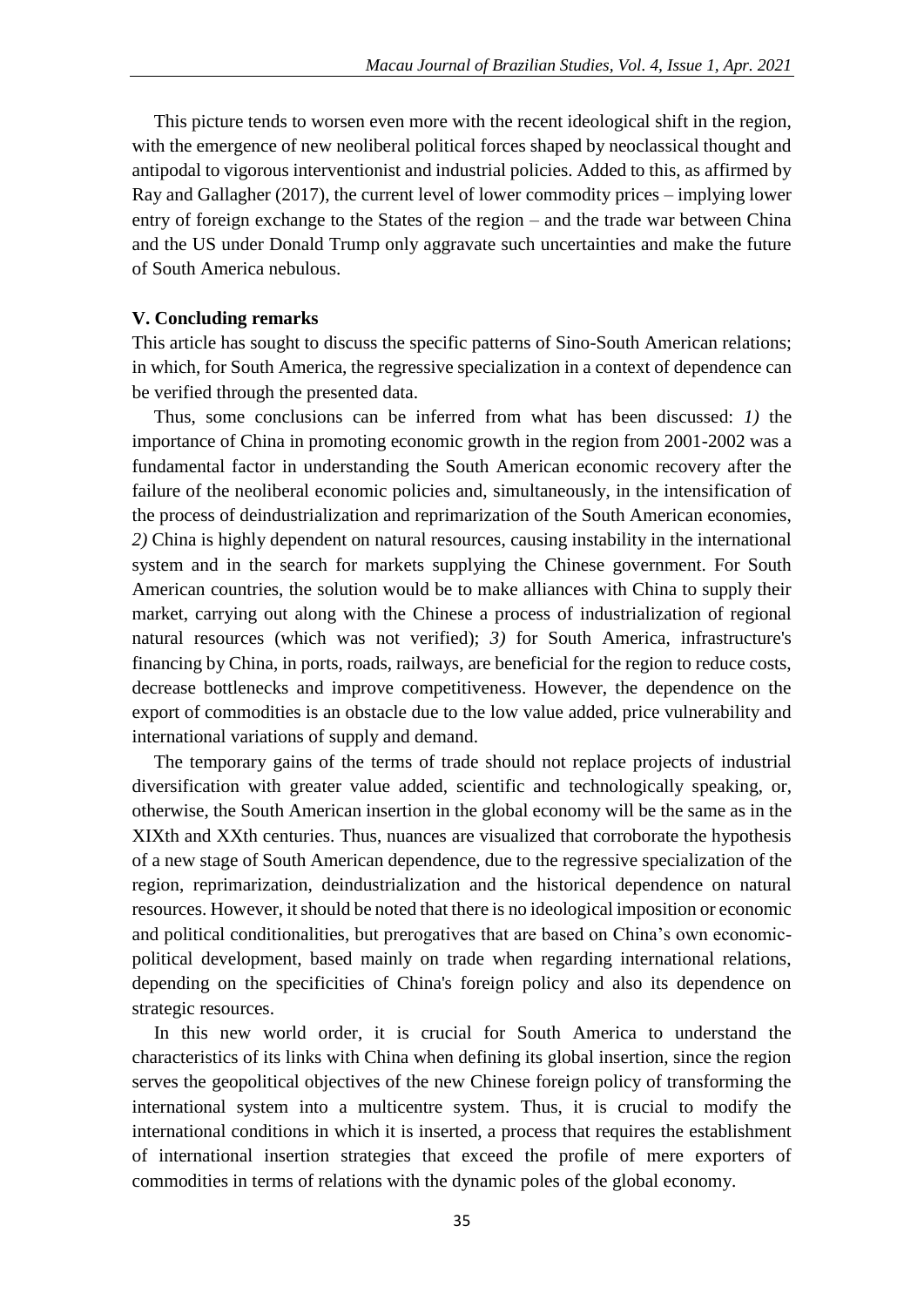This correlation of forces can be evaluated based on criteria that visualize secondary effects, such as South America's own productive disintegration, although it's more relevant to understand the lack of strategic interest of certain policies of the South American governments regarding sovereign and autonomous projects.

Therefore, it is up to the governments of the region not to be mere figures of an itinerary created on the other side of the Pacific, acting in a less fragmented and more proactive way, converging the diverse patterns of external insertion (in a context of absence of an effective integrationist perspective) in order to effectively envision a new profile of development, with social inclusion concomitantly with a sovereign international rise. In other words, even if a process of South American disintegration engendered by China's active participation in the region is visualized, this ascent can be seen as a window of opportunity for South America to understand its potential in integrating/strategic terms and the characteristics of its links with China when defining its global insertion.

#### **References**

- American Enterprise Institute. "China Global Investment Tracker." Available at: http://www.aei.org/china-global-investment-tracker/. Accessed 20/06/2021
- Amsden, Alice et al. "China's Macroeconomy, Environment, and Alternative Transition Model." World Development 24(2), 1996, pp. 273-286.
- Bambirra, Vania. "O capitalismo dependente latino-americano." Florianópolis: Editora Insular, 2012.
- Becard, Danielly. "China'sdiplomacy and trade in Latin America." 1 Estudos Internacionais, 2013, pp. 223-239.
- Boschi, Renato Raul; Gaitán Flavio. "Politics and Development: Lessons from Latin America". In: Renato Raul Boschi and Carlos Henrique Santana (eds). Development and Semi-Periphery: Post-neoliberal Trajectories in South America and Central Eastern Europe. London: Anthem Press, 2012.
- Bresser-Pereira, Luiz Carlos, "A construção política do Brasil: Sociedade, economia e Estado desde a Independência." São Paulo: Editora 34, 2014.
- Calderón, Alvaro et al. "Mexico's Incorporation into the New Industrial Order: Foreign Investment as a Source of International Competitiveness." Desarrollo Productivo, Vol. 21, 1995, pp. 1-43.
- Campello, Daniela. "The Politics of Market Discipline in Latin America." Cambridge: Cambridge University Press, 2015.
- Chesnais, François. "A mundialização do capital." São Paulo: Xamã, 1996.
- Colomer, Marcelo. "Os impactos da queda do petróleo no mercado de gás natural." Available at: https://infopetro.wordpress.com/2015/05/11/os-impactos-da-queda-dopreco-do-petroleo-no-mercado-de-gas-natural/. Accessed 11/05/2015.
- Gala, Paulo. "A China 'destruiu' o Brasil com dois golpes fatais", Available at: http://www.paulogala.com.br/evolucao-da-complexidade-economica-no-brasil-e-nachina/ Accessed 04/11/2018.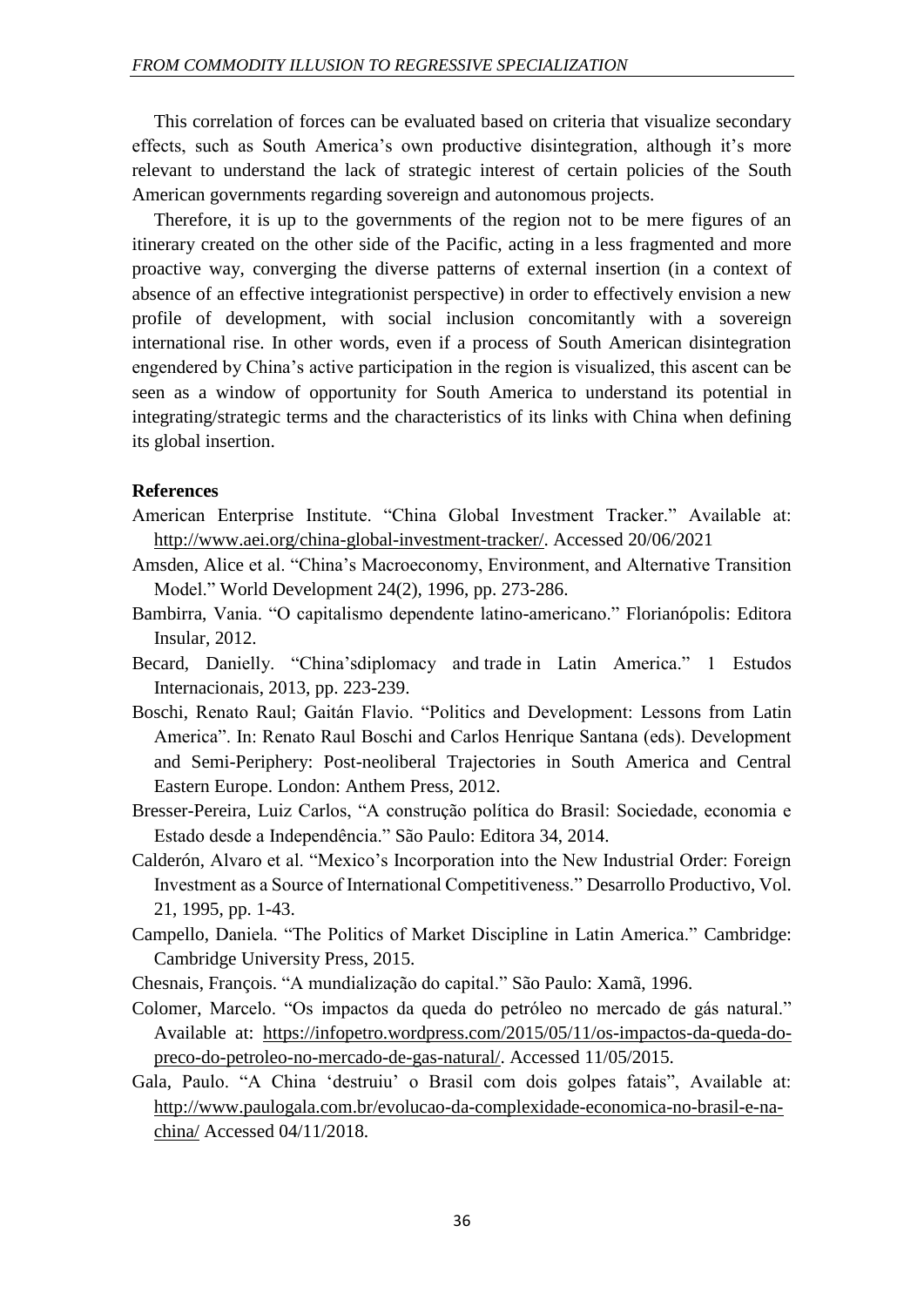\_\_\_\_\_\_\_\_\_\_. et al, "The structuralist revenge: economic complexity as an important dimension to evaluate growth and development." Brazilian Journal of Political Economy 38(2), 2018, pp. 219-236.

- Hausmann Ricardo et al, "The Atlas of Economic Complexity: Mapping Paths to Prosperity." Cambridge: The MIT Press, 2014. Available at: http://atlas.cid.harvard.edu/.
- International Monetary Fund (IMF, 2018a). "IMF Primary Commodity Prices." Available at: https://www.imf.org/external/np/res/commod/index.aspx. Accessed 12/12/2018.
- International Monetary Fund (IMF, 2018b). "Direction of Trade Statistics.", Available at: http://data.imf.org/?sk=9D6028D4-F14A-464C-A2F2-59B2CD424B85. Accessed 12/12/2018.
- Jaguaribe, Anna. "China: estratégias de modernização alternativa." Revista Desenvolvimento em Debate 2(2), 2011, pp. 39-49.
- Kay, Cristóbal. "Latin american theories of development and underdevelopment" London: Routledge, 1989.
- Keohane, Robert & Milner, Helen (eds.). "Internationalization and Domestic Politics." Cambridge: Cambridge University Press, 1996.
- Marini, Ruy Mauro. "Dialéctica de la dependencia." 11th ed. Cidade do México: ERA, 1991. Available at: http://www.marini-escritos.unam.mx/.

\_\_\_\_\_\_\_\_\_\_. "Subdesenvolvimento e revolução." 3rd ed. Florianópolis: Insular, 2012.

- Martins, Carlos Eduardo. "Globalização, dependência e neoliberalismo na América Latina. São Paulo: Boitempo, 2011.
- McNally, Christopher. "The evolution and contemporary manifestations of Sinocapitalism." In: Uwe Becker (ed.). The Brics and emerging economies in comparative perspective: political economy, liberalization and institutional change. London: Routledge, 2014, pp. 53-78.
- Medeiros, Carlos. "Globalização e a Inserção Internacional diferenciada da Ásia e América Latina." In: Maria da Conceição Tavares and José Luís Fiori (Orgs). Poder e Dinheiro: uma economia política da globalização. 1st Ed. Petrópolis: Vozes, 1997, pp. 279-346.

\_\_\_\_\_\_\_\_\_\_. "Economia e Política do Desenvolvimento Recente na China." Revista de Economia Política 19(3), 1999, pp. 93-112.

\_\_\_\_\_\_\_\_\_\_. & Serrano, Franklin. "Padrões monetários internacionais e crescimento." In: José Luís Fiori (Org.) Estados e moedas no desenvolvimento das nações. 4th Ed. Petrópolis: Vozes, 2012, pp. 119-151.

- Mendoza, Jorge Eduardo. "El comercio México-China: Su importancia e impacto en la economía mexicana." Revista Análisis 4(12), 2015, pp. 65-91.
- Milani, Carlos. "Aprendendo com a história: críticas à experiência da Cooperação Norte-Sul e atuais desafios à cooperação Sul-Sul." Caderno CRH 25(65), 2012, pp. 211-231.
- Ministry of Commerce of People's Republic of China (Mofcom, 2011). "2010 Statistical Bulletin of China's Outward Foreign Direct Investment." Available at: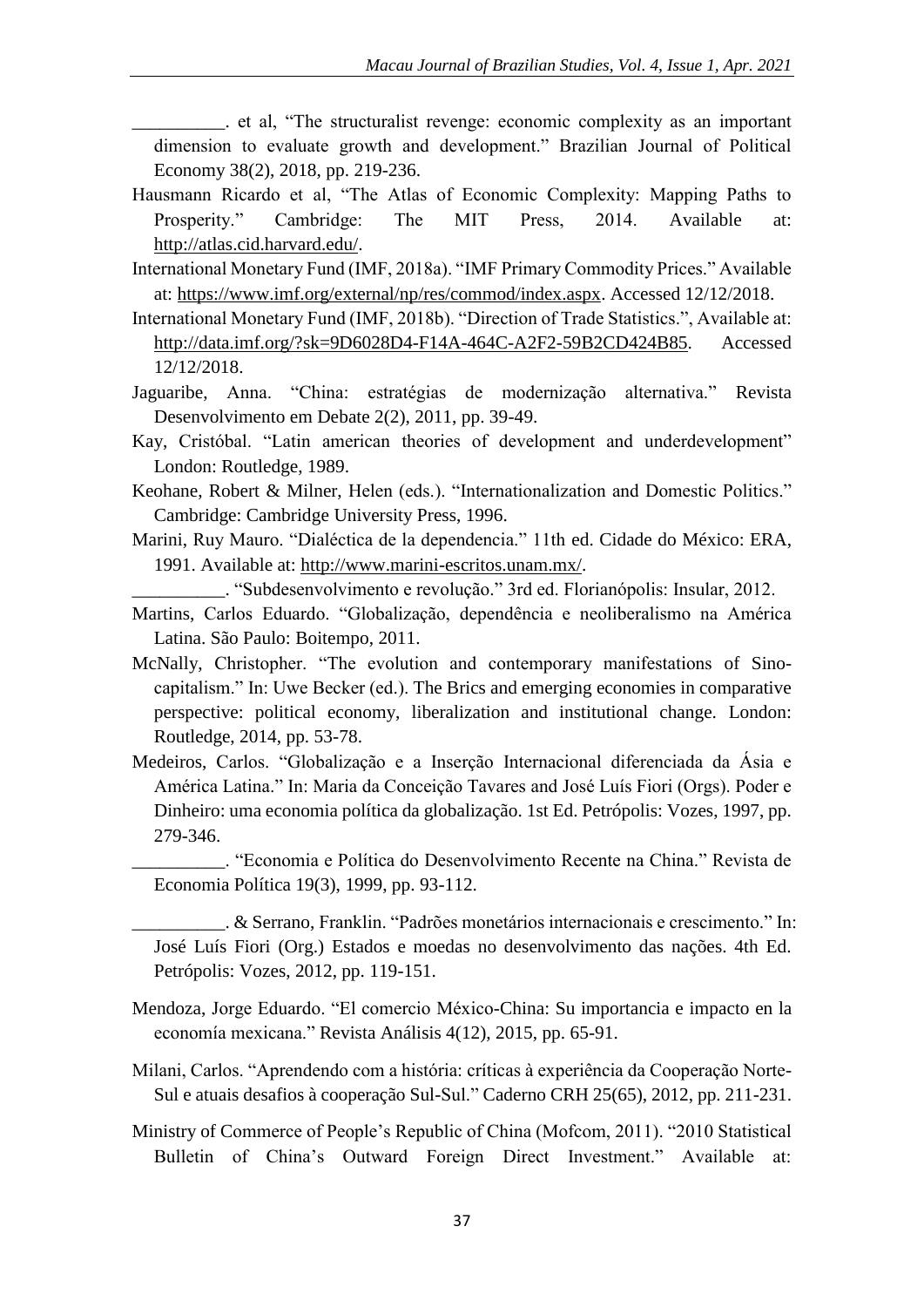http://images.mofcom.gov.cn/fec/201512/20151204090043062.pdf. Accessed 20/06/2021.

- Ministry of Commerce of People's Republic of China (Mofcom, 2016). "Three Gorgesled group bids for Brazil hydropower plant." Available at: http://english.mofcom.gov.cn/article/Companies/201608/20160801381047.shtml. Accessed 18/08/2016.
- Moreno, Camila. "O Brasil made in China: Para pensar as reconfigurações do capitalismo contemporâneo." São Paulo: Fundação Rosa Luxemburgo, 2015.
- Moura, Rafael. "A desaceleração chinesa e o 'Novo Normal': implicações estruturais para a economia e o setor financeiro doméstico". Desenvolvimento em Debate 3(2), 2015, pp.79-109.
- Naughton, Barry. "China and the Two Crises: From 1997 to 1009". In: T.J. Pempel and Keiichi Tsunekawa (eds.). Two Crises, Different Outcomes: East Asia and Global Finance. Ithaca: Cornell University Press, 2015, pp. 110-134.
- National Bureau of Statistics (Various years) "China Statistical Yearbook." Available at: http://www.stats.gov.cn/english/statisticaldata/annualdata/. Accessed 20/06/2021.
- Nery, Tiago. "A Economia do Desenvolvimento na América Latina: o pensamento da Cepal nos anos 1950-1990." São Paulo: Caros Amigos, 2011.
- O Globo. "Chinesa State Grid adquire controle acionário da CPFL Energia." Available at: https://g1.globo.com/economia/negocios/noticia/chinesa-state-grid-adquirecontrole-acionario-da-cpfl-energia.ghtml. Accessed 24/01/2017.
- Oreiro, José Luis & Feijó, Carmem. "Desindustrialização: conceituação, causas, efeitos e o caso brasileiro." Revista de Economia Política 30(2), 2010, pp. 219-232.
- Palma, José Gabriel. "Why has productivity growth stagnated in most Latin American countries since the neo-liberal reforms? The economic consequences of a rentierdominated power structure and a narcissistic ideology." Cambridge Working Papers in Economics 1030, 2010, pp. 1-54.
- Pecequilo, Cristina Soreanu. "A América do Sul como espaço geopolítico e geoeconômico: o Brasil, os Estados Unidos e a China." Carta Internacional 8(2), 2013, pp. 100-115.
- People's Republic of China. "China's Policy Paper on Latin America and the Caribbean." Available at: http://www.gov.cn/english/official/2008-11/05/content\_1140347.htm. Accessed 05/11/2008.
- Pereira, Lia Baker & Ribeiro, Lívio. "A nova fase do modelo chinês e as principais questões para o Brasil." In: Régis Bonelliand Fernando Veloso (orgs.). A Crise de Crescimento do Brasil. 1st Ed. Rio de Janeiro: Elsevier, 2016, pp. 243-281.
- Prebisch, Raul. "O desenvolvimento econômico da América Latina e alguns de seus principais problemas." In: Raul Prebisch. O Manifesto Latino-Americano e outros ensaios. Rio de Janeiro: Editora Contraponto/Centro Internacional Celso Furtado, 2011, pp. 95-151.
- Ray, Rebecca & Gallagher, Kevin. "China-Latin America Economic Bulletin." GEGI Discussion Paper 2017, pp 1-11. Available at: